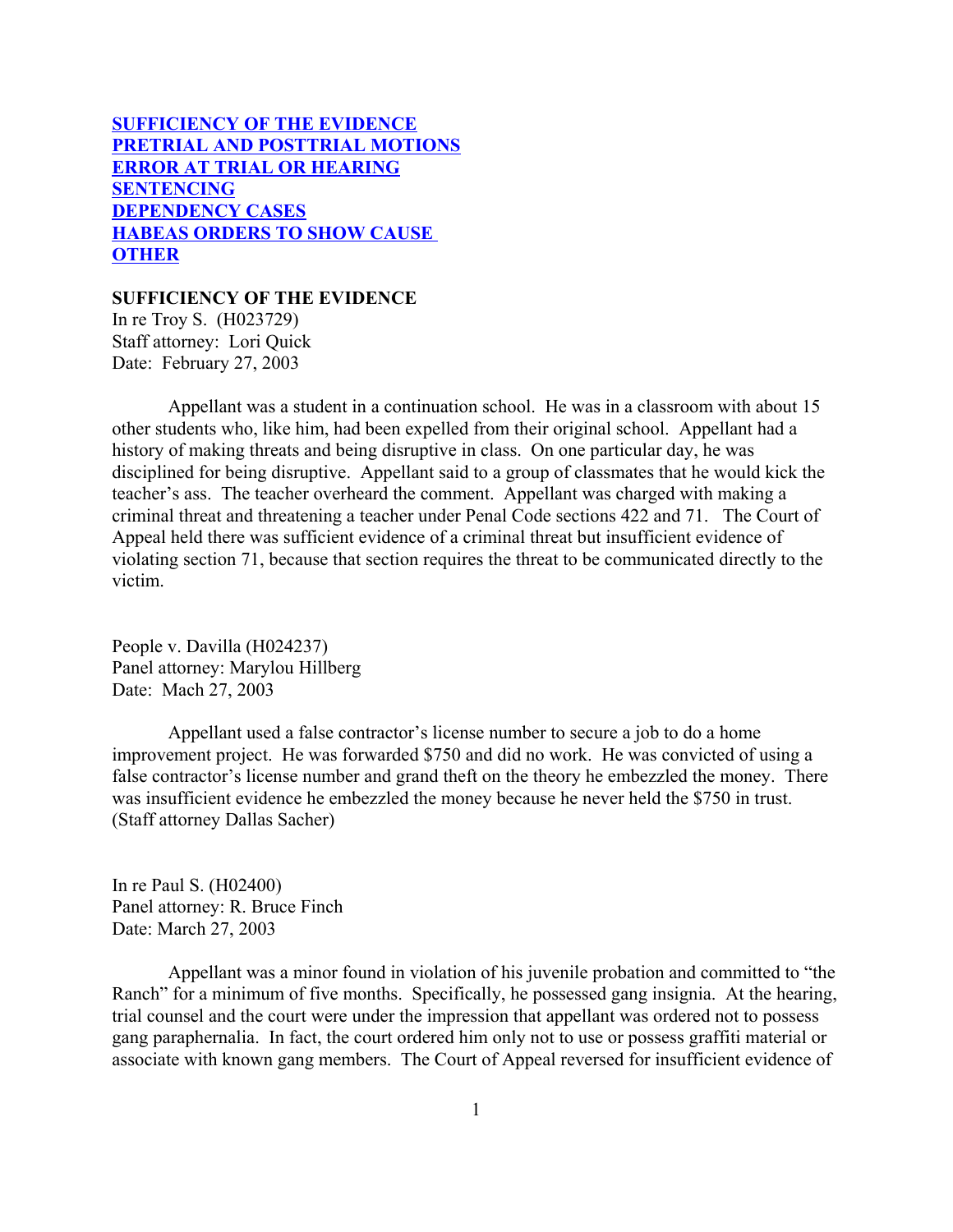violating the conditions of probation. (Staff attorney Paul Couenhoven)

In re Alejandro R. (H024622) Panel attorney: Jill Fordyce Date: April 16, 2003

The juvenile court found appellant had committed a kidnapping. On Valentine's Day, a 14 year old girl was playing near her home. She heard someone call her name, and she noticed her friend, appellant, sitting in the back of a two-door car. The engine was off and the right passenger door was open. She leaned in and spoke with appellant. Suddenly, she was pulled into the car, though appellant did not pull her in. The door closed, and the car sped off. She hit the driver in the head which resulted in the car being driven off the road. She escaped and ran home. She had known appellant, 15 years old, for six years and he has never been mean to her. The driver, age 20, was the former boyfriend of her sister and the father of the sister's baby. He had attempted to force himself on her on many occasions; once he locked her in her bedroom and attempted to take off her clothes. The juvenile court found appellant aided and abetted in the kidnapping, stating that he certainly did nothing to help her. The Court of Appeal held there was insufficient evidence appellant knew of the driver's criminal design when he called her name or if he did anything to assist him. (Staff attorney William Robinson)

In re Gildardo M. (H024566) Panel attorney: Gordon Scott Date: April 22, 2003

Appellant was found to have committed a felony sexual battery, among other things. Appellant was attracted to a high school classmate, and it appeared she was attracted to him. One day while they were at school, he led her to walk across a field and behind some bushes. Appellant unzipped his pants and showed his penis. He asked her to perform oral sex three times, but she refused. He accepted her refusal. He unzipped her sweatshirt and fondled her as he kissed her. She did not indicate she was unwilling, but she later claimed she did not consent. The Court of Appeal held there was insufficient evidence. Her refusal to perform oral sex did not show she was unwilling to engage in any sexual activity. (Staff attorney Paul Couenhoven)

People v. Richard Everly Panel attorney: Demarris Evans Date: September 23, 2003

Appellant and Tate committed a residential burglary while Brown waited in the car. Appellant and Tate had walkie-talkies so that they can communicate during the crime. The resident came home and caught appellant with his walkie-talkie. A jury convicted him of residential burglary, receiving stolen property, and possession of burglary tools. The court of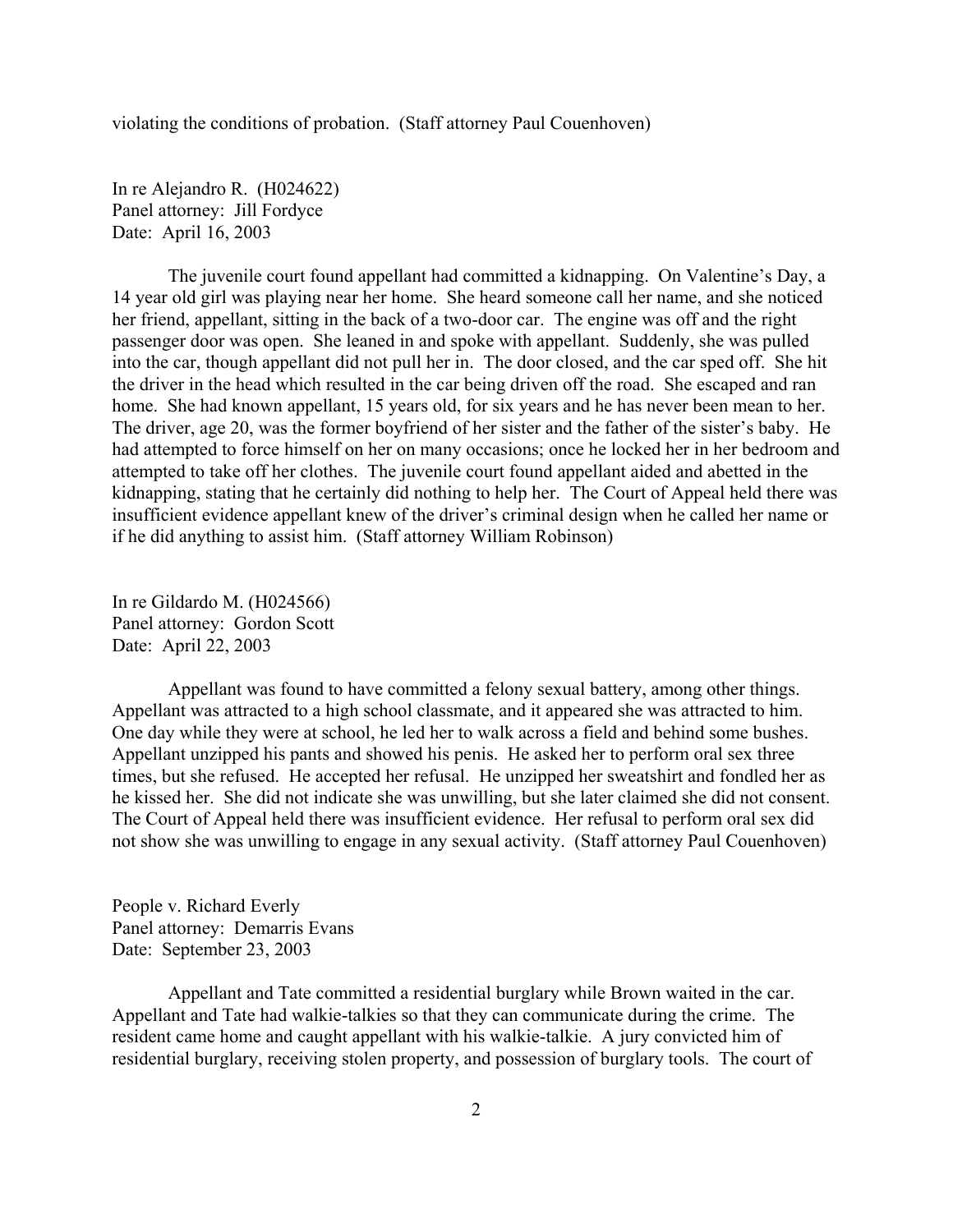<span id="page-2-0"></span>appeal reversed the conviction for possession of burglary tools. Relying on *People v. Gordon* (2001) 90 Cal.App.4th 1409, the court held that walkie-talkies were not the type of burglary tools described in Penal Code section 466. (Staff attorney Vicki Firstman)

People v. Richard Stevens (H022866) Panel attorney: Arthur Dudley Date: October 10, 2003

Appellant was convicted of three counts of kidnapping, among other things. The victims worked at an indoor shooting range and gun retail store. Appellant entered the shop and rented a handgun. After some target practice, he returned to the shop and pointed the gun at the victims, threatening to kill them, and he fired two shots which missed. He ordered them to the front of the store and he made a telephone call to his mother. After completing the call, he ordered them to the back wall. He then left the store, but ordered that they remain in the store. Moments later, he returned and ordered them out of the front of the store and into the parking lot. As they neared an alley, about 17 feet from the store, one of the victims pulled out a gun and shot the defendant. The court of appeal held there was insufficient asportation to support the kidnapping convictions. The distance was not substantial and there was no greater risk of harm in or out of the store or in the parking lot. The court of appeal rejected respondent's request to reduce the convictions to attempted kidnapping because there was a lack of evidence of specific intent. (Staff attorney Dallas Sacher)

#### **PRETRIAL AND POSTTRIAL MOTIONS**

People v. Jairo Rodriguez (H023941) Panel attorney: Daniel Byrne Date: February 28, 2003

Police officers sought to execute an arrest warrant on a Fernando Vargas. Officers waited at an apartment where they believed they would find Vargas. Appellant parked in front of the apartment and walked in the building. Although appellant was also an Hispanic male of similar height, weight, and age, he was different in several distinctive manners. Appellant had his name tattooed on his arm, while Vargas had "RIP," "Silent," and "Mt. View" tattooed on his arms. Appellant was detained, although the officer testified at the suppression hearing he never checked the tattoos. During the detention, the officer conducted a pat search, though there was no reasonable cause to believe he was armed. Also during the detention, the officer ran a warrant check to verify his identity, but a warrant check would not have served this purpose. It was during the search that the officer found drugs on appellant. The Court of Appeal held the motion to suppress evidence should have been granted because the detention was unreasonable. (Staff attorney Paul Couenhoven)

People v. Fredruc Gotfried (H021456)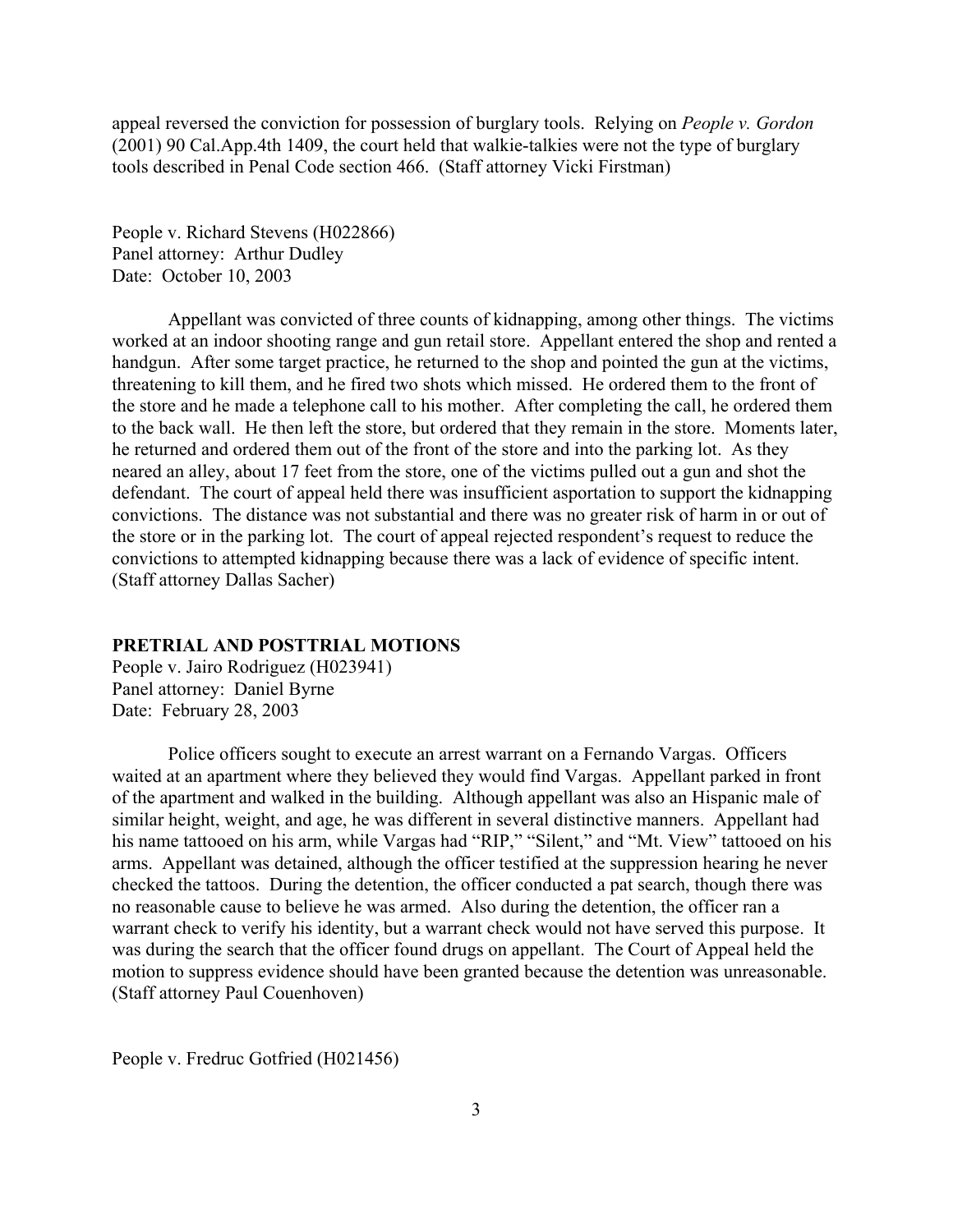Panel attorney: Jeanine Strong Date: March 21, 2003

Police heard from an informant that appellant was growing marijuana at his property in rural Monterey county and selling it in Santa Cruz. One night, undercover officers walked around the perimeter of appellant's property until appellant told them to go away. They confirmed his address and that he owned the two cars, which were registered in Santa Cruz. Based on this, the officers sought a search warrant to conduct an infared imaging scan. Based on the infared imaging scan, which revealed a suspected marijuana farm, officers sought a second search warrant to physically enter and search his residence and seize the evidence. In a published opinion, the Court of Appeal held the evidence should have suppressed because the infared scan constituted a search and there was not probable cause for the first search warrant. The officers only confirmed appellant lived at a certain location and owned two cars. It was not probative that he was selling drugs in Santa Cruz merely because his cars were registered there. It was not probative that he told the officers, appearing as prowlers at night, to go away. Further, the good faith exception did not save the search. A reasonable officer would have realized there was not probable cause to search the house which is why they sought permission for only an infered scan in the first search. A reasonable officer would not believe he or she could conduct an infered scan with less than probable cause. (Staff attorney Jonathan Grossman)

People v. Alfredo Ramirez (H023961) Panel attorney: Diana Teran Date: August 5, 2003

Defendant pled guilty to residential burglary and received probation on condition that he serve 180 days in jail. Subsequently, he violated probation and was sentenced to serve two years in prison. Defendant was not a United States citizen. Because he was sentenced to serve at least a year for residential burglary, the offense qualifies as an "aggravated felony" for immigration purposes. He moved to withdraw his plea because trial counsel failed to properly advise him of his immigration consequences. Former trial counsel declared that he did not advise defendant of the immigration consequences because he did not know defendant was not a United States citizen. He later submitting a declaration that he did not specifically recall advising defendant of immigration consequences but it was his practice to do so. The trial court denied the motion, and he appealed. The Court of Appeal reversed. Although the trial court properly characterized the prosecution case as "strong," the amount stolen from the attached garage was small and the chances of receiving a greater sentence had he gone to trial was minimal. Thus, defendant's declaration that he would not have pled had he been properly advised was credible and there was a chance that a defense attorney could have negotiated a settlement that did not involve an offense which could become an aggravated felony. (Staff attorney Vicki Firstman)

People v. Joel Tobias (H024254) Staff attorney: Dallas Sacher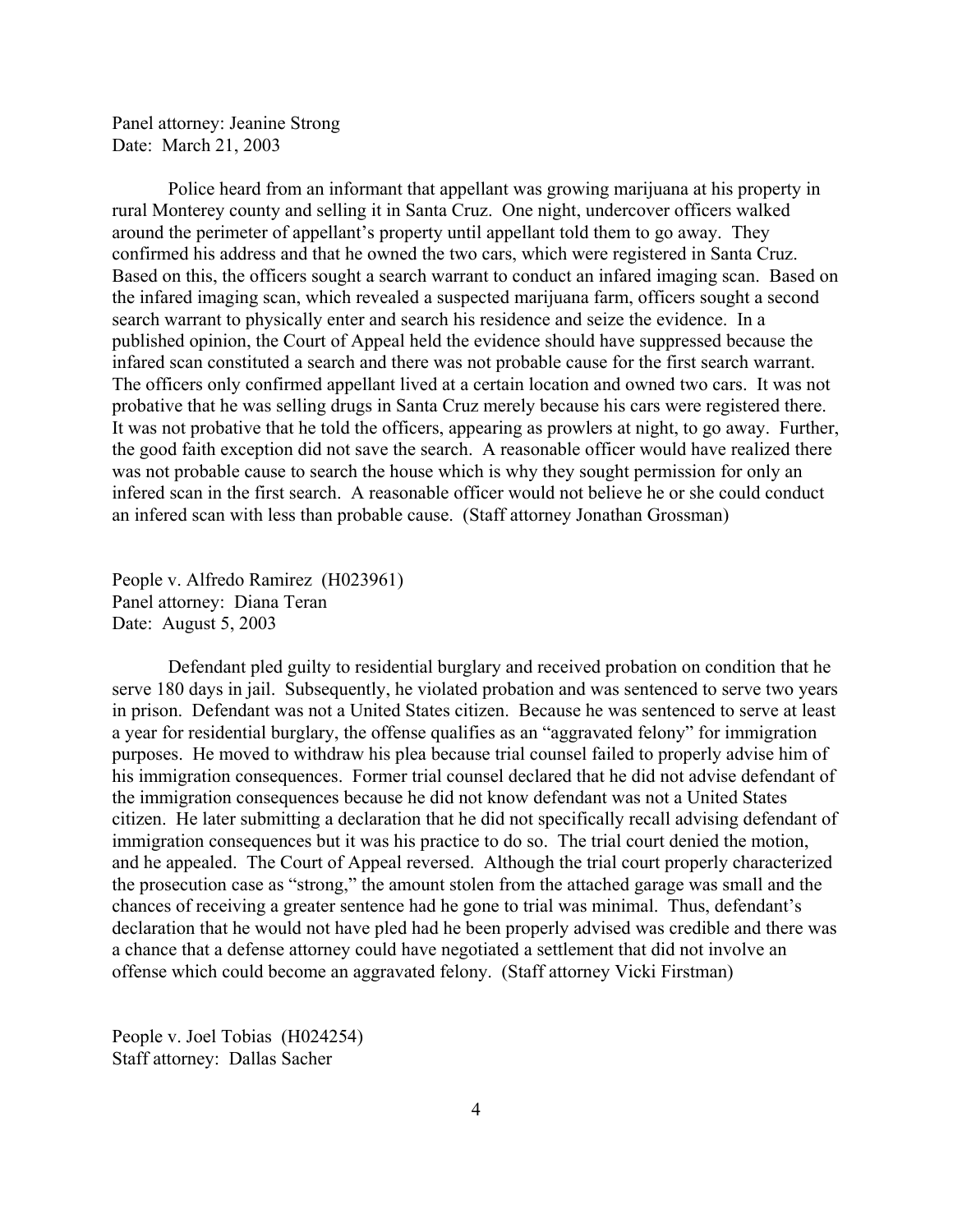<span id="page-4-0"></span>Date: August 12, 2003

One of the first summary reversals following *Stogner v. California* (2003) 123 S.Ct. 2446 because appellant's convictions were barred by the ex post facto clause.

People v. Charles Glasper (H023404) Panel attorney: Alan Siraco Date: October 31, 2003

Appellant was convicted after jury trial of transporting cocaine base, and possessing it. Appellant subpoenaed the jail records of a key prosecution witness. The county jail successfully quashed the subpoena on the grounds the information was private under Penal Code section 13300. However, the statute permits disclosure of the information to a criminal defendant upon a showing of good cause. The court of appeal ordered the matter remanded for reconsideration of the motion and a possible new trial. (Staff attorney Lori Quick)

People v. Antonio Fonseca (H025215) Panel attorney: Tutti Hacking Date: November 6, 2003

An officer saw appellant drive out of a gas station parking lot onto oncoming traffic without yielding. Appellant was stopped. He acted nervous, and the officer suspected he might be under the influence. He had appellant do some field sobriety tests, which he passed; there was no odor of alcohol. The officer then asked if there were any weapons in the car, and appellant said no. The officer asked if he could search the car, and appellant said go ahead. The officer found methamphetamine. Appellant admitted it was drugs. The court of appeal reversed. It said there was sufficient evidence to stop appellant and detain him for suspicion of driving under the influence. After it was determined that he was not under the influence, there was no longer cause to detain him. Appellant's consent to search the car was the result of an illegal detention. (Staff attorney Lori Quick)

People v. Noe Rodriguez (H023863) Panel attorney: Michael Satris Date: November 14, 2003

The convictions were reversed because the revival of the statute of limitations violated the ex post fact clause. (*Stogner v. California* (2003) 123 S.Ct. 2446.

## **ERROR AT TRIAL OR HEARING**

People v. Sidney Harris (H023414)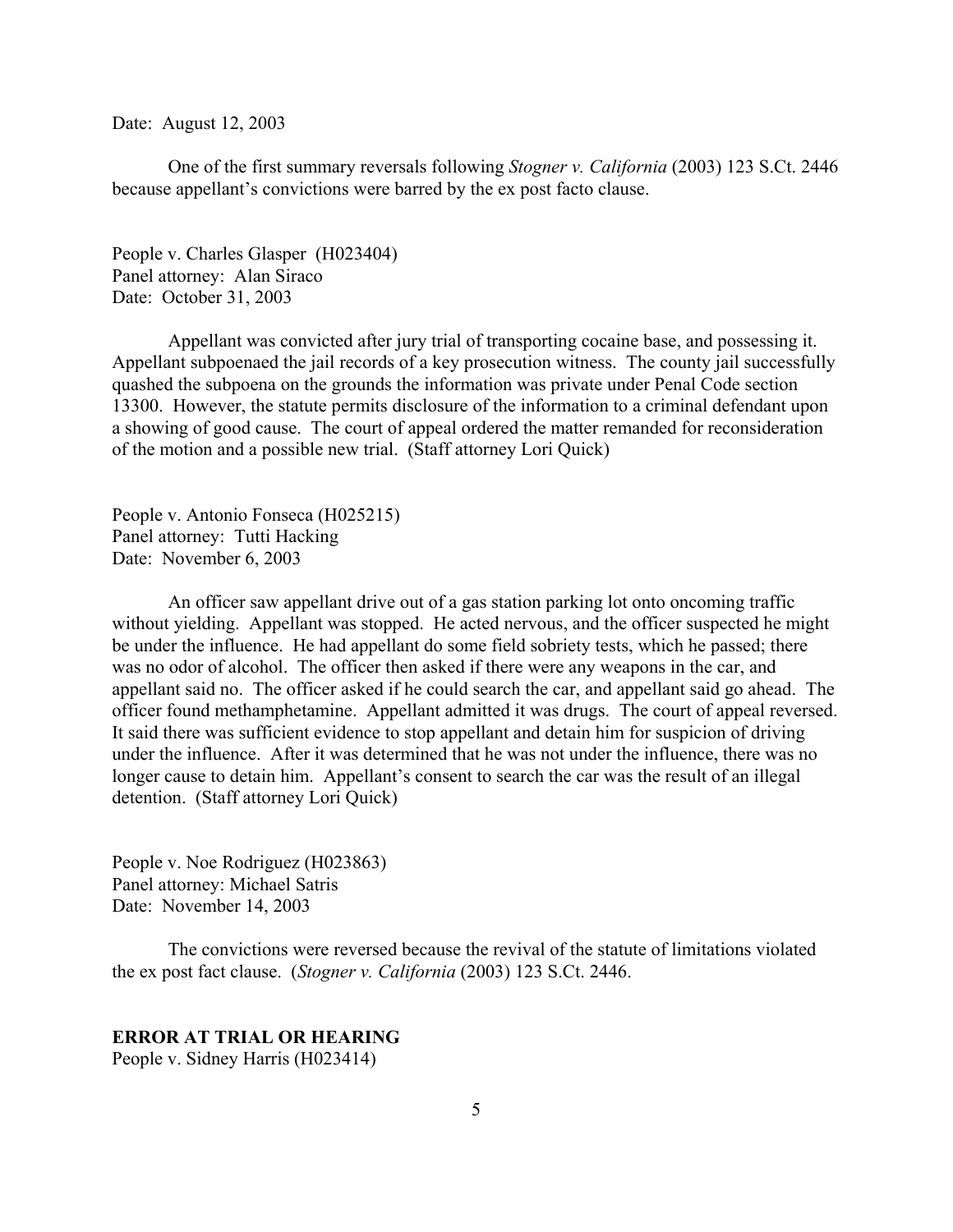Panel attorney: Jan Stiglitz Date: January 10, 2003

Appellant was convicted of armed robbery and false imprisonment stemming from the robbery of a restaurant. Among other things, appellant argued the court erred in not providing an instruction on a lesser included offense of attempted false imprisonment. Appellant fired a gun at the ceiling and commanded an employee to come toward him. When appellant turned around, the employee ran and hid behind a Dumpster. The Court of Appeal decided the trial court erred in not giving the instruction on the lesser included offense because there was insufficient evidence of false imprisonment since the employee went where he wanted to go, not where appellant wanted him to go. (Staff attorney Dallas Sacher)

People v. Roman Vara (H022686) Panel attorney: Gerald Clausen Date: February 26, 2003

The Court of Appeal reversed the conviction because he was not allowed to question the prosecution witness about being in custody and whether he was hopeful of more lenient treatment in exchange for testifying favorably to the prosecution. (Staff attorney Vicki Firstman)

People v. James Murphy (H021790) Panel attorney: Walter Pyle Date: April 15, 2003

Appellant was convicted of forcible oral copulation and false imprisonment. The complaining witness was having difficulty testifying at trial, so the prosecution requested placing a glass screen between the witness and the defendant. The screen permitted appellant to see the witness, but the witness could not see appellant. Over appellant's objection, the court approved the procedure. In a published opinion, the Court of Appeal reversed. Included in the right to confrontation is that the witness and the defendant see each other during testimony. The right to confrontation can be curbed when necessary if the witness would be traumatized from seeing the defendant. Here, however, the trial court failed to hold an evidentiary hearing, and there was no showing that seeing the defendant was the cause of the complaining witness's difficulties. (Staff attorney Jonathan Grossman)

People v. David Varela (H022985) Staff attorney: Jonathan Grossman Date: April 25, 2003

Appellant had a jury trial in which he was charged with committing a series of robberies. During deliberations, one of the jurors became the lone holdout. The other jurors reported to the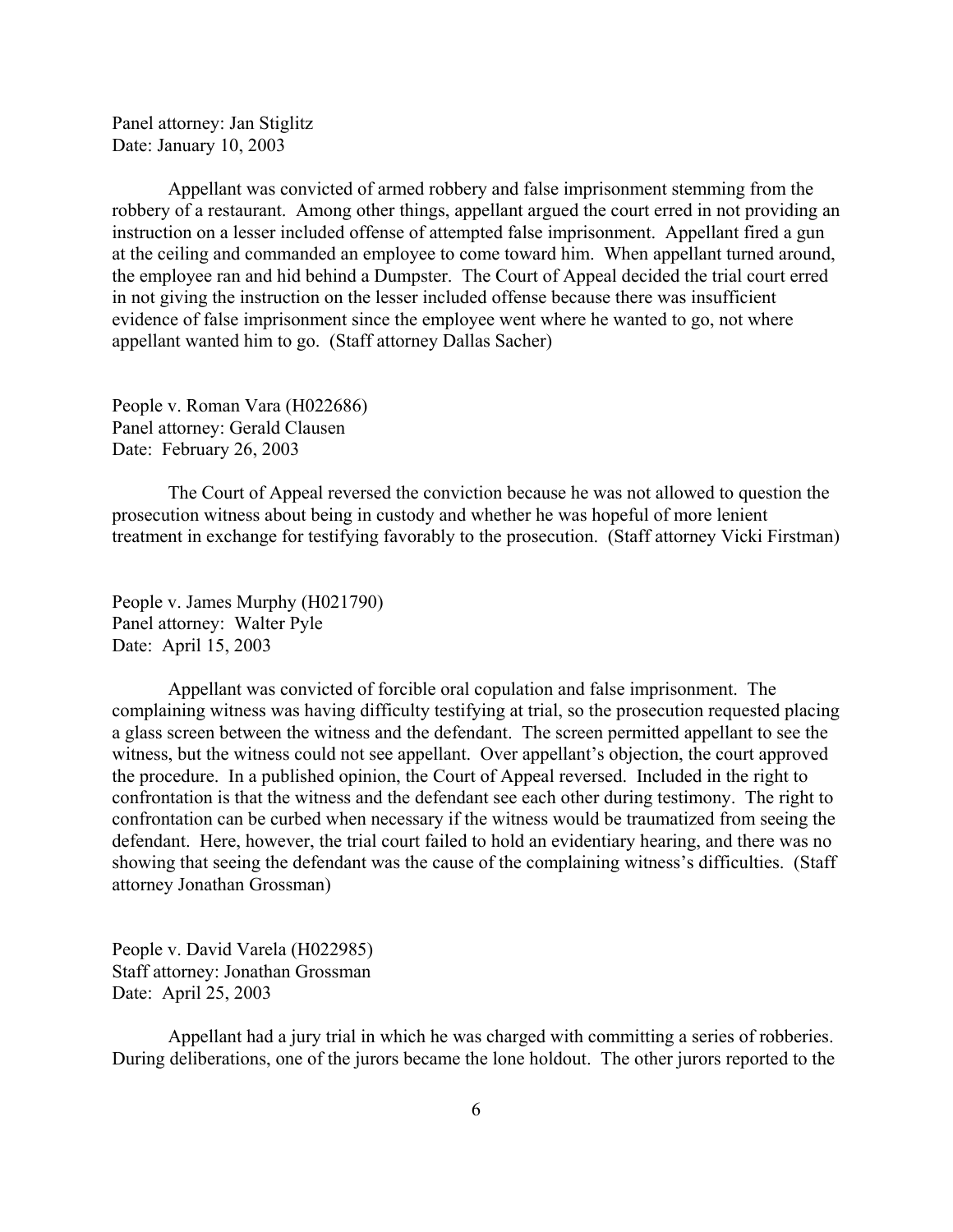court that she had improperly interjected race into the discussion, was relying on her own experiences, and dominated deliberations. The court urged the jury to continue deliberating. Later, the court stopped deliberations on its own when it overheard the jurors arguing loudly. It questioned the jurors and permitted the attorneys to question the jurors as well. Over defense objection, the court removed the holdout juror. Once the alternate was in place, the jury returned verdicts of guilty on most of the counts. The Court of Appeal reversed. There was nota showing of demonstrable reality that the holdout juror failed to deliberate. Since some of the identifications were cross-racial in nature, consideration of race was proper. It was not improper for jurors to rely on life experiences. The court did not have authority to stop deliberations on its own based on the information it possessed, and it did not have the authority to permit the attorneys to question the jurors.

People v. Son Nguyen (H023433) Panel attorney: Gary Dubcoff Date: May 13, 2003

Appellant was tried for making criminal threats, among other things. Allegedly, he called a witness and threatened him over the phone. When the prosecution witness testified, the defense was not allowed to question him that he was on probation. The Court of Appeal held that whether the witness was on probation concerned his motive to lie and exclusion of the evidence was error. Since the criminal threat charge depended on the credibility of the witness, the error required reversal of that count. The court, however, found error harmless as to the other convictions because there were other evidence of guilt. (Staff attorney Dallas Sacher)

In re Francine C. (H025265) Staff attorney: Michael Kresser Date: May 23, 2003

Appellant was found to have committed robbery and false imprisonment. She demanded that the victim remove a red shirt and red shoe laces because they were in Sureno territory. Because there was insufficient evidence the victim was detained for any length of time, there was insufficient evidence of a false imprisonment.

People v. John Hernandez (H024139) Panel attorney: Lynda Romero Date: May 23, 2003

In the middle of trial, appellant moved to hold a *Miranda* hearing. The trial court denied the request, stating the motion must be made before trial. The Court of Appeal remanded for a new *Miranda* hearing. In this case, trial counsel explained why the motion could not be made earlier. Evidence Code section 402 permits the motion be made in limine or during trial. (Staff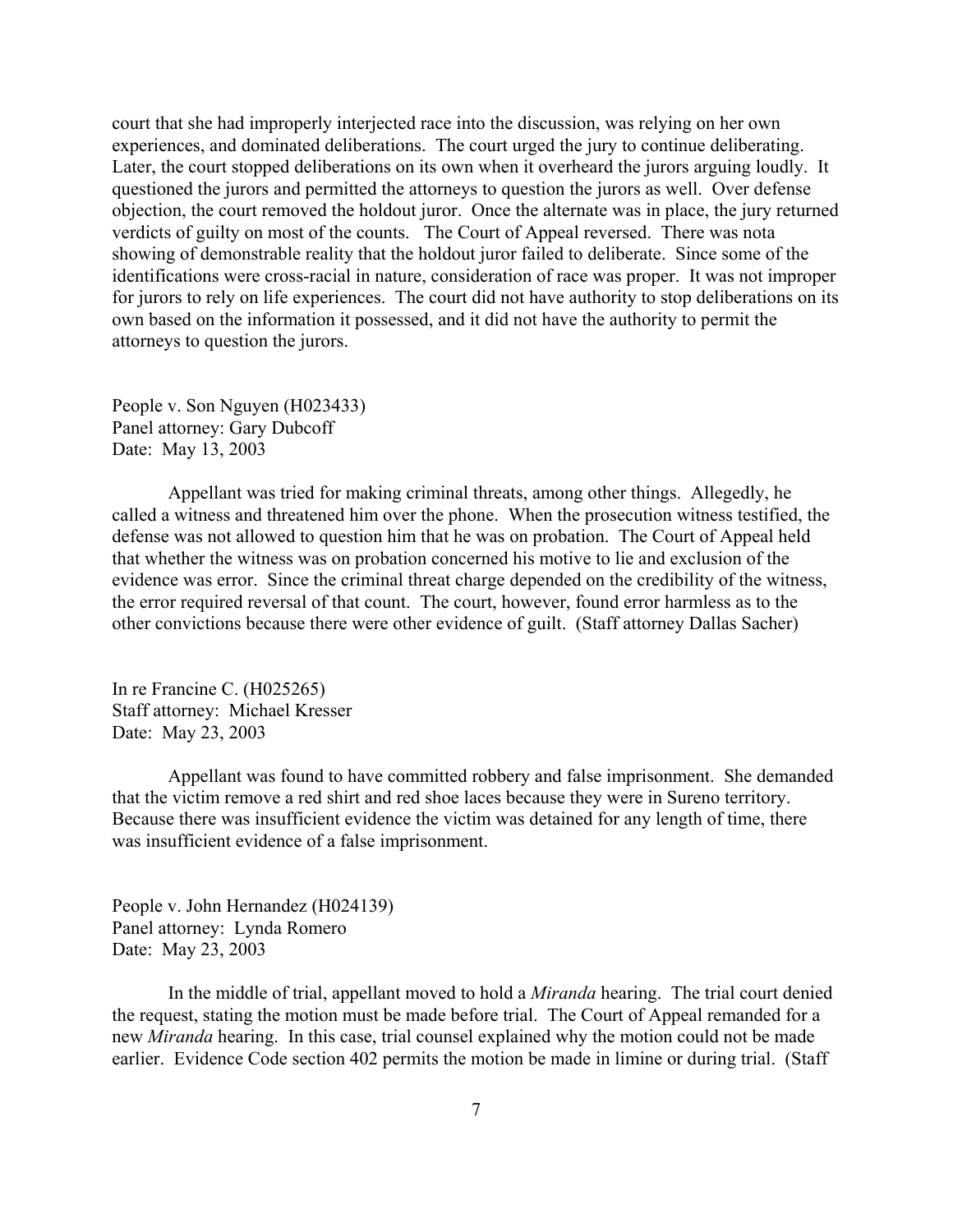attorney Lori Quick)

People v. Roman Lopez (H024492) Panel attorney: Beth Cohen Date: June 27, 2003

Appellant was convicted of assault with force likely to cause great bodily injury in count one and assault by a prisoner in count two. Because count two was a lesser included offense as charged, it must be dismissed. (Staff attorney Dallas Sacher)

People v. Clifford Jackson Panel attorney: Karen W. Riley Date: June 27, 2003

Appellant was convicted of failing to register a second address. His defense was that he was never told to register a second residence. The Court of Appeal reversed in a published decision because the jury was never properly instructed on knowledge being a prerequisite for willful failure to register. (Staff attorney Michael Kresser)

People v. Sergio Sanchez (H023531) Panel attorney: Susan Stackhouse Date: August 21, 2003

After a preliminary examination, appellant was held to answer. He then waived his right to a jury trial and submitted on the transcripts of the preliminary examination. The trial court understood this procedure to be a "slow plea " or "*Bunnell* plea." It advised appellant of certain constitutional rights which he then waived. He was never advised, however, that his submission on the transcripts was tantamount to pleading guilty. The court of appeal reversed, finding there was insufficient evidence in the record appellant understood the consequences of the slow plea. (Staff attorney Dallas Sacher)

People v. Mario Oliveira (H024673) Panel attorney: Lora Martin Date: August 22, 2003

Appellant was convicted of being under the influence while possessing a loaded firearm (Health & Saf. Code, § 11550, subd. (e), among other things. Because the only evidence indicated the firearm was not loaded, there was insufficient evidence. The court of appeal reduced the conviction to simply being under the influence. (Staff attorney Vicki Firstman)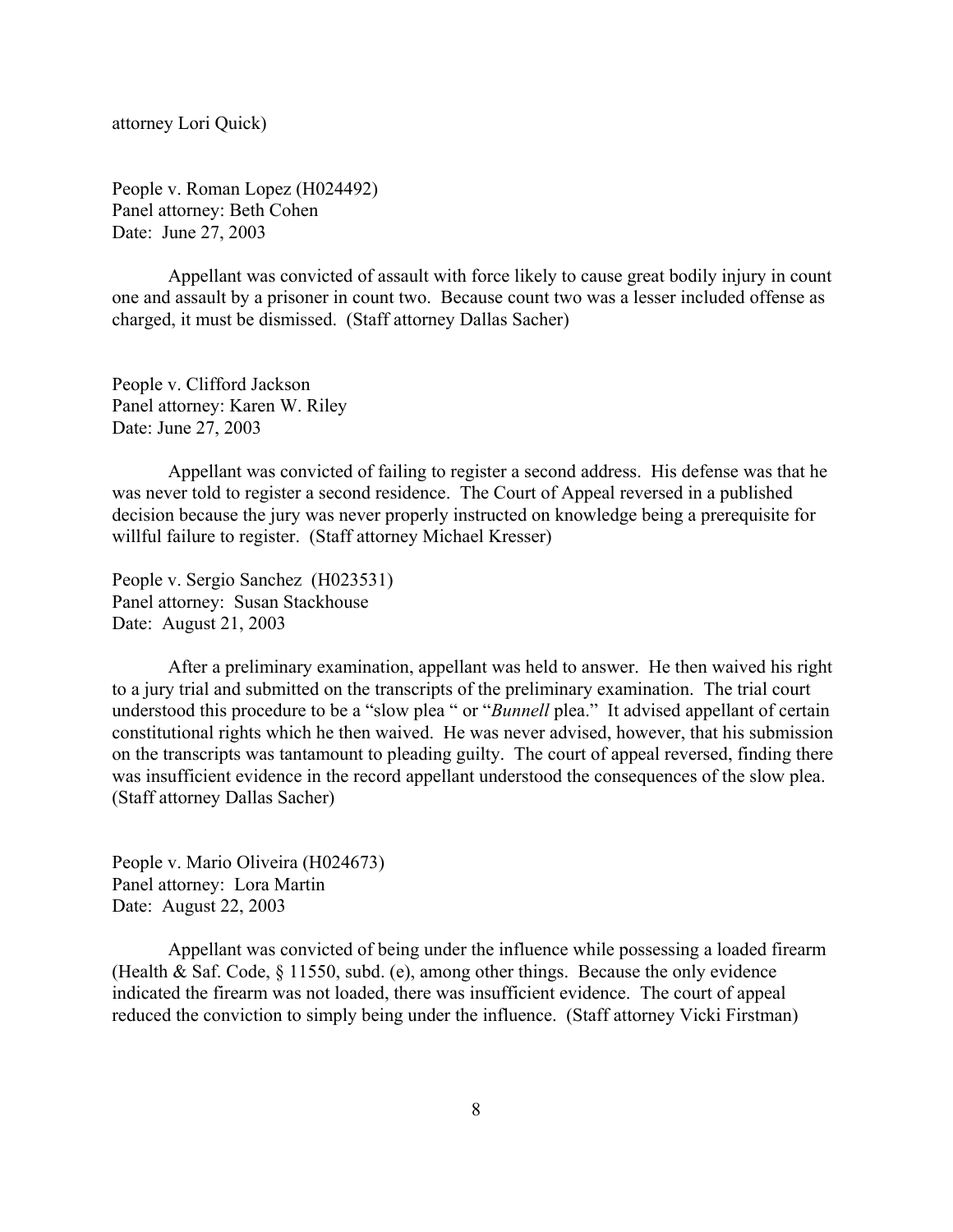In re Alex N. (H025309) Panel attorney: Laura Pedicini Date: August 29, 2003

At a contested jurisdictional hearing, the court found appellant committed residential burglary. He was later committed to the California Youth Authority. At the jurisdictional hearing, the court relied on the fact appellant had escaped from placement when the incident occurred, though no such evidence was admitted at the jurisdictional hearing. The court of appeal reversed. (Staff attorney Dallas Sacher)

People v. Caezariane Donelson (H023886) Panel attorney: Arthur Wong Date: September 5, 2003

Appellant was charged with murder. As part of a plea bargain, appellant pled guilty to voluntary manslaughter in exchange for a sentence of 12 years 8 months stayed. During the entry of the plea and the sentencing, Judge Ahern made it clear that he was going to retain jurisdiction to review any alleged violations of probation. Subsequently, appellant allegedly violated probation by using marijuana. Although Judge Ahern found the allegation to be true, he reinstated probation. Later, appellant was accused of transporting and possessing for sale crack cocaine. A different judge revoked probation and executed the sentence. Appellant claimed that under the terms of the plea bargain, only Judge Ahern could consider the violation of probation. The court of appeal agreed that Judge Ahern's statement could be construed as a condition of the plea bargain. Further, since appellant was never advised pursuant to Penal Code section 1192.5, the issue was not waived without an objection. The court reversed with directions that Judge Ahern consider the alleged violation of probation. (Staff attorney Lori Quick)

People v. Ricky Deal (H023960) Panel attorney: Alison McElravey Date: September 9, 2003

Appellant was accused of petty theft with a prior conviction. According to the store, appellant tried to "exchange" a new product for an item he never purchased. Appellant claims he was returning a ceiling fan that did not fit the space to which it would be installed. During the trial, the prosecutor asked the loss prevention officer, over objection, what percentage of its shoplifters were African American. The prosecutor then argued race in closing, again over objection. The Court of Appeal reversed. Since identity was not an issue, race was irrelevant and prejudicial. (Staff attorney Lori Quick)

People v. Virgil Lee (H024169) Panel attorney: Irma Castillo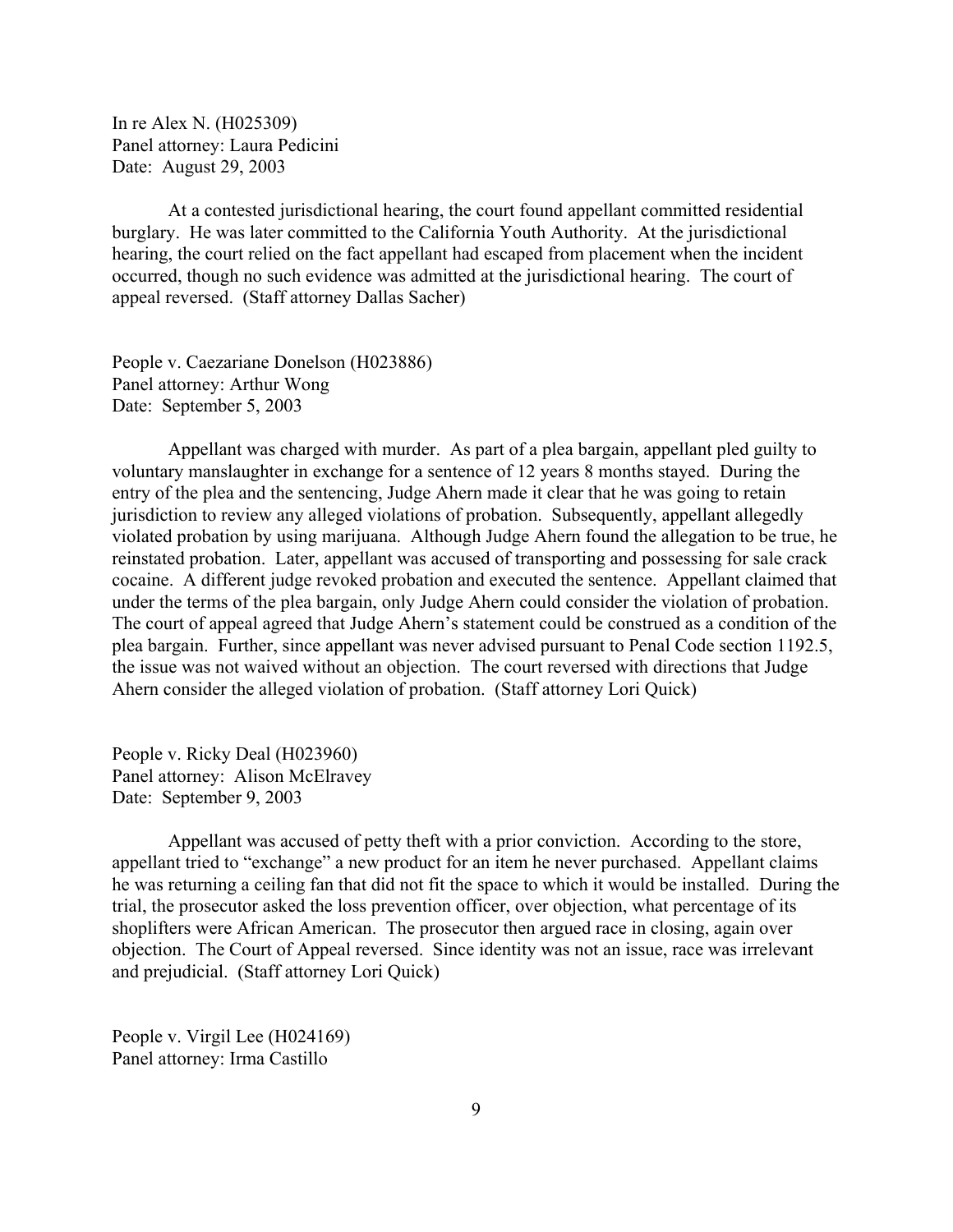Date: September 11, 2003

Appellant was convicted of auto theft and resisting arrest. His sentence was enhanced due to a prior strike conviction and for committing a felony while released on OR. Identity was the issue at trial. The case concerned a pickup truck which was stolen from East Palo Alto. Police chased the culprit across the Dumbarton Bridge into Newark. There, the driver ran from the truck and away from pursuing officers. An hour later, appellant was found in the area; he matched a description of the driver, and he was arrested. No fingerprints in the truck matched appellant's. The Newark Police Department, however, provided description of the driver when he fled on foot which did not match appellant's appearance. This description was never disclosed before or during trial. The Court of Appeal reversed, finding the prosecution failed to disclose material exculpatory evidence. (Dallas Sacher)

People v. Carlos Ugarte (H022521) Panel attorney: Susan Stackhouse Date: October 23, 2003

Appellant lived with his parents but also spent several nights a week at a friend's house. He was convicted of failing to register his friend's house. Appellant claimed he did not know he was required to. The court instructed the jury that ignorance of the law was no excuse. The court of appeal reversed, holding that the instruction precluded a legitimate defense of knowingly failing to register. (Staff attorney William Robinson)

In re Thomas F. (H024767) Panel attorney: J. Hamlyn Date: November 4, 2003

A preteen girl first alleged her mother molested her several days a week for about 16 months. She later accused appellant of also molesting her several times a week over the same period. All of the molestations occurred in a similar fashion and occurred when she was alone with the perpetrator. She also accused a third person of molesting her. Appellant was charged with violating Penal Code section 288.5. At the contested jurisdictional hearing, appellant sought to introduce the testimony of four witnesses, three of whom would refute the claim that the victim was alone with appellant where the molestations allegedly occurred. The court excluded the testimony because defense counsel failed to disclose the information pursuant to Penal Code section 1054.3. The court of appeal reversed, following several cases which hold that reciprocal discovery requirements do not apply in juvenile cases (which was news to defense counsel). Since there was no order from the juvenile court for disclosure, defense counsel was under no obligation to disclose the information. The denial of the right to present a defense was prejudicial error. (Staff attorney Dallas Sacher)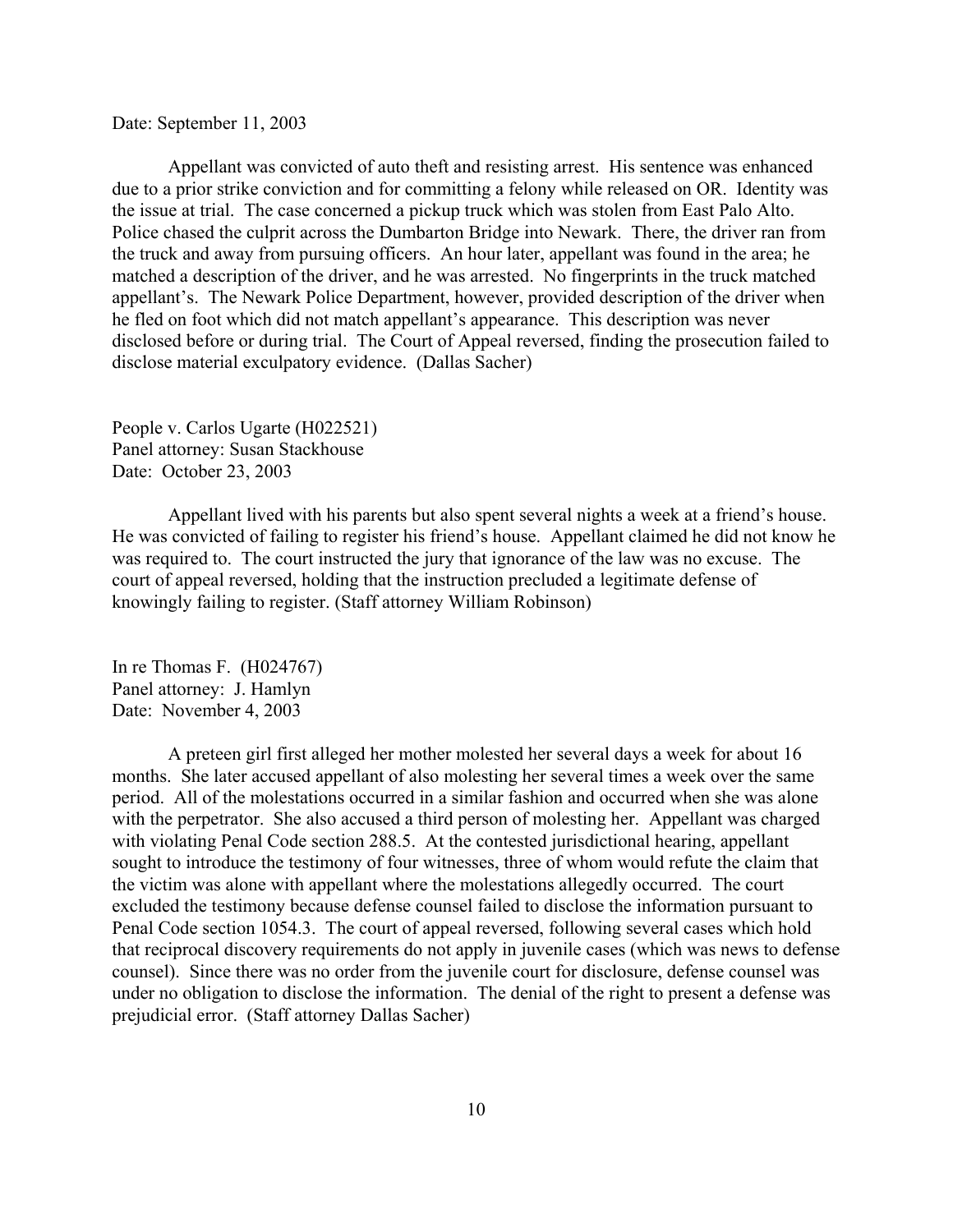People v. Lang Le (H024792) Panel attorney: Marta Stanton Date: November 3, 2003

The court of appeal reversed the finding of great bodily injury when the court instructed the jury on the "group beating" theory. (Staff attorney Lori Quick)

People v. Clarence Hamel (H025177) Panel attorney: Thomas Schaaf Date: November 25, 2003

A jury convicted appellant of petty theft with a prior conviction and forgery. Before the trial began, he moved to bifurcate adjudication of his alleged prior strike conviction. The court denied the motion, and appellant admitted the prior rather than have it introduced at trial. The court of appeal held that the trial court erred in not bifurcating the prior, so the admission was invalid. The matter was remanded for a new trial on the prior conviction. (Staff attorney Paul Couenhoven)

People v. Martin Jensen (H024077) Panel attorney: J. Courtney Shevelson Date: December 11, 2003

Appellant was convicted by jury of distributing pornography to a minor through the Internet with the intent or purpose of seducing the minor in violation of Penal Code section 288.2, subdivision (b). The court rejected a proposed defense instruction defining "seducing" to mean attempting to persuade the other into a sexual intercourse. Instead, the court defined "seducing" as attempting to participate in sexual conduct which could include masturbation and exhibitionism. In a published decision, the court of appeal reversed, stating the defense definition of the term was correct and the erroneous definition of the term in this case was not harmless. Further, the court of appeal noted that Penal Code section 313 is a lesser included offense of section 288.2. (Staff attorney William Robinson)

People v. Sean Petznick (H023768) Panel attorney: Stephen Greenberg Date: December 18, 2003

Appellant and three confederates broke into the victim's home, killed him, and took some property. He was convicted by jury of conspiracy to commit murder, burglary and robbery, murder with special circumstances, burglary, and residential robbery in concert. The court instructed the jury that conspiracy requires two or more people to enter into an agreement and two or more people have the specific intent to commit the target offense. During deliberations,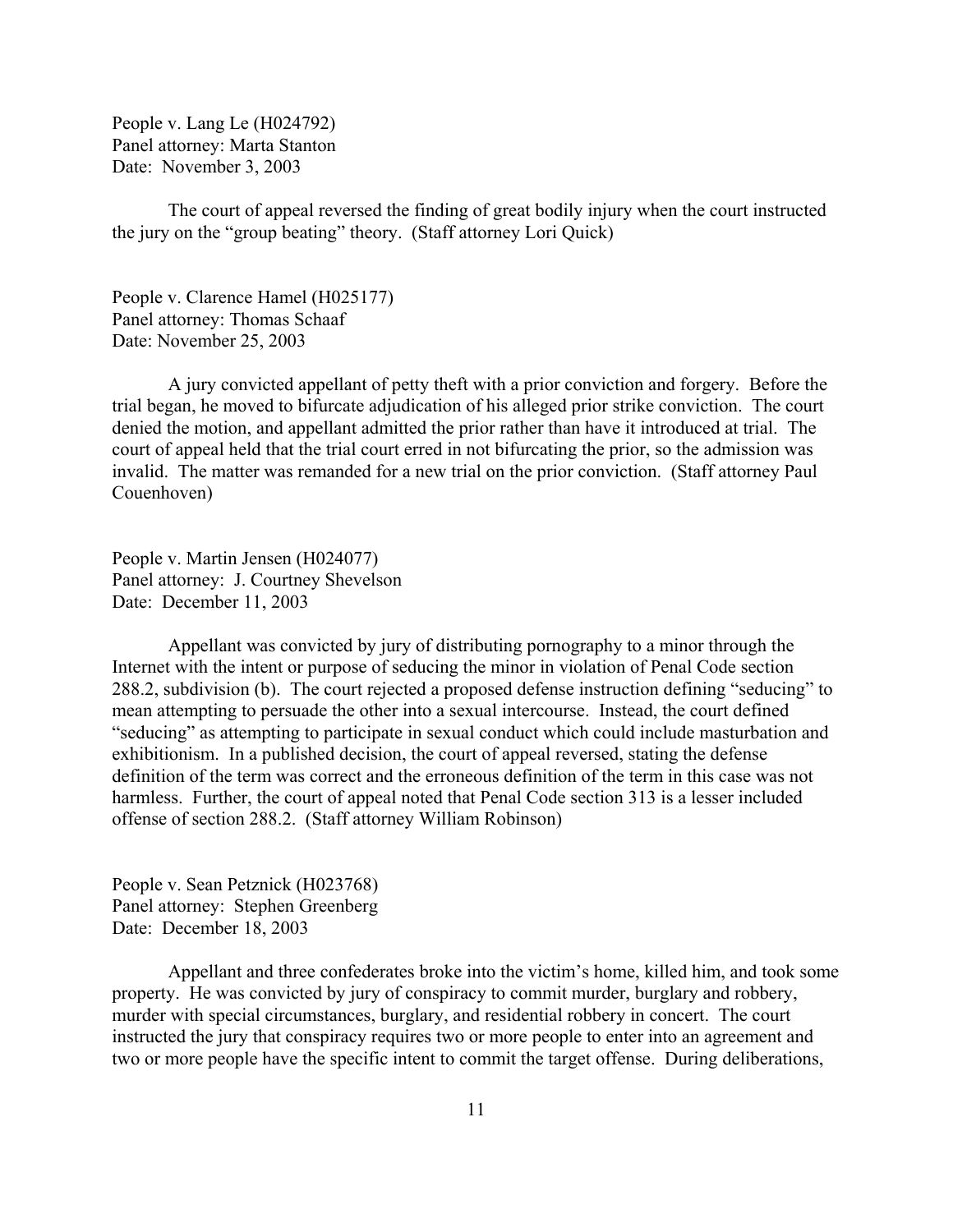<span id="page-11-0"></span>the jury asked if all four participant needed to have specific intent to commit the target offense. The court responded it does not. In a published decision, the court of appeal agreed with appellant that the instruction and the court's response to the jury's question made it possible for appellant to be convicted of conspiracy even if he did not form the specific intent to commit a crime, so long as two of the conspirators had the requisite intent. The court of appeal also reversed the murder-torture special circumstance because the trial court instructed the jury that the allegation can be found true only if *a defendant* formed the specific intent to torture, instead of stating *the defendant* must form the requisite intent. Finally, the imposition of a parole revocation fine was unauthorized when the defendant receives a sentence of life without parole. (Staff attorney Paul Couenhoven)

#### **SENTENCING**

People v. Augustine Holquin (H024020) Panel attorney: William Parks Date: January 9, 2002

According to the reporter's transcript, when the court sentenced appellant, it failed to impose a restitution fine or parole revocation restitution fine. According to the minute order of the sentencing hearing and the abstract of judgment, the court imposed a \$1600 restitution fine and an equal parole revocation restitution fine. Appellant claimed the fines were added after the sentencing hearing, depriving appellant of the due process right to be present when the court renders the sentence. Although the Attorney General's Office conceded the matter must be remanded for a new sentencing hearing, the Court of Appeal engaged in a long discussion that error cannot always be presumed when there is a conflict between the clerk's transcript and the reporter's transcript unless appellant first attempts to settle the record. Nonetheless, the Court remanded the matter for a new sentencing hearing concerning the fines. (Staff attorney Lori Quick)

In re Serapio M. (H024469) Panel attorney: Alan Stern Date: January 30, 2003

The minor was made a ward of the court and ordered to not be on anyone's property at night. The Court of Appeal held the condition of probation was overbroad and struck the provision. (Staff attorney Lori Quick)

People v. Mark Rodriguez (H024400) Panel attorney: Martin Buchanan Date: January 10, 2003

Appellant pled no contest to felony hit and run with injury. Although he was charged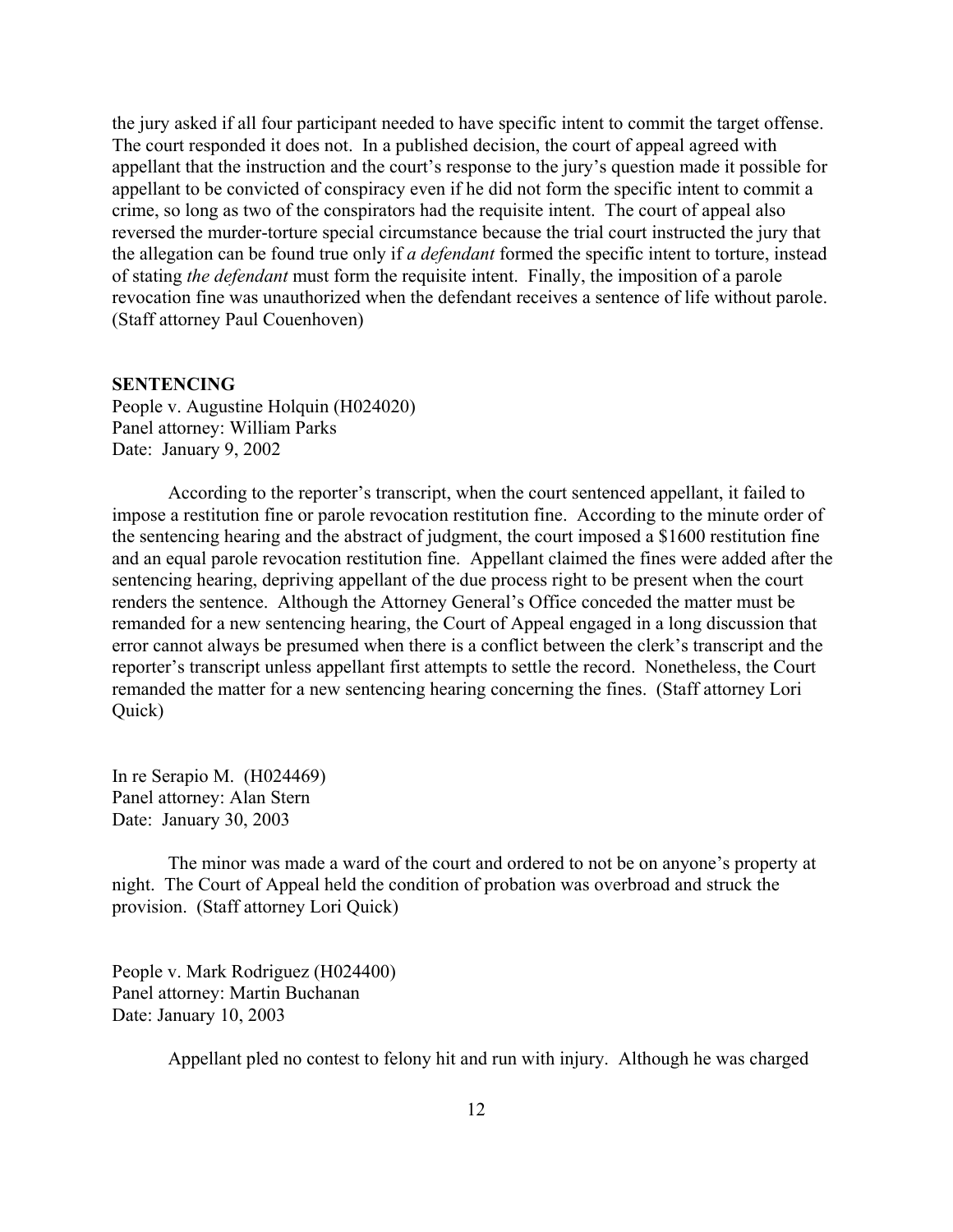with suffering two prior strike convictions, he never admitted them. Nonetheless, the court sentenced him to serve 25 years to life. The Court of Appeal reversed. Appellant claimed there was an implied acquittal, but the Court held appellant could be tried on the prior convictions upon remand. (Staff attorney Dallas Sacher)

People v. Santiago Reyes (H024086) Panel attorney: Charles Holzhauer Date: January 14, 2003

The court imposed \$400 in attorney fees without holding a hearing to determine appellant's ability to pay as required by Penal Code section 987.8. The Court of Appeal reversed. (Staff attorney Jonathan Grossman)

People v. Michael Sanchez (H023635) Panel Attorney: Kathleen Novoa Date: February 3, 2003

In a published decision, the Court of Appeal held that a court order pursuant to the gang registration statute was vague in requiring appellant to disclose to the police the areas he frequented. (Staff attorney Jonathan Grossman)

People v. Basilio Guzman (H022726) Panel Attorney: Deborah Wald Date: February 3, 2003

Appellant pled guilty to violating Penal Code section 114, using a false document to conceal his citizenship. The penalty for violating section 114 is five years in prison. He showed a fake California driver's license to obtain his car from the tow company. Though he was an immigrant, he had been in the United States for years and was married to a citizen of the United States. Appellant expressed remorse for his actions; he otherwise had no criminal record. Under the terms of the plea bargain, it was agreed he would be placed on probation and be sentenced to jail for no more than six months. At sentencing, the court stated it hoped appellant could remain in the country, it imposed five years prison stayed on condition he complete probation including one month in jail. Because the court stayed a prison sentence, instead of suspending imposition of sentence, the INS considered the conviction to be an aggravated felony. Appellant contended that section 114 is unconstitutional, five years was cruel and unusual punishment, the sentence violated the plea bargain, the court abused discretion in staying the prison sentence, and counsel was ineffective for not objecting to the stayed sentence. The court of appeal reversed. Presiding Justice Conrad Rushing and Justice Nathan Mihara held the sentencing court lacked discretion to stay a prison sentence which made him deportable when the court's intention was to impose a sentence that avoided immigration consequences. In a concurring opinion, Rushing also stated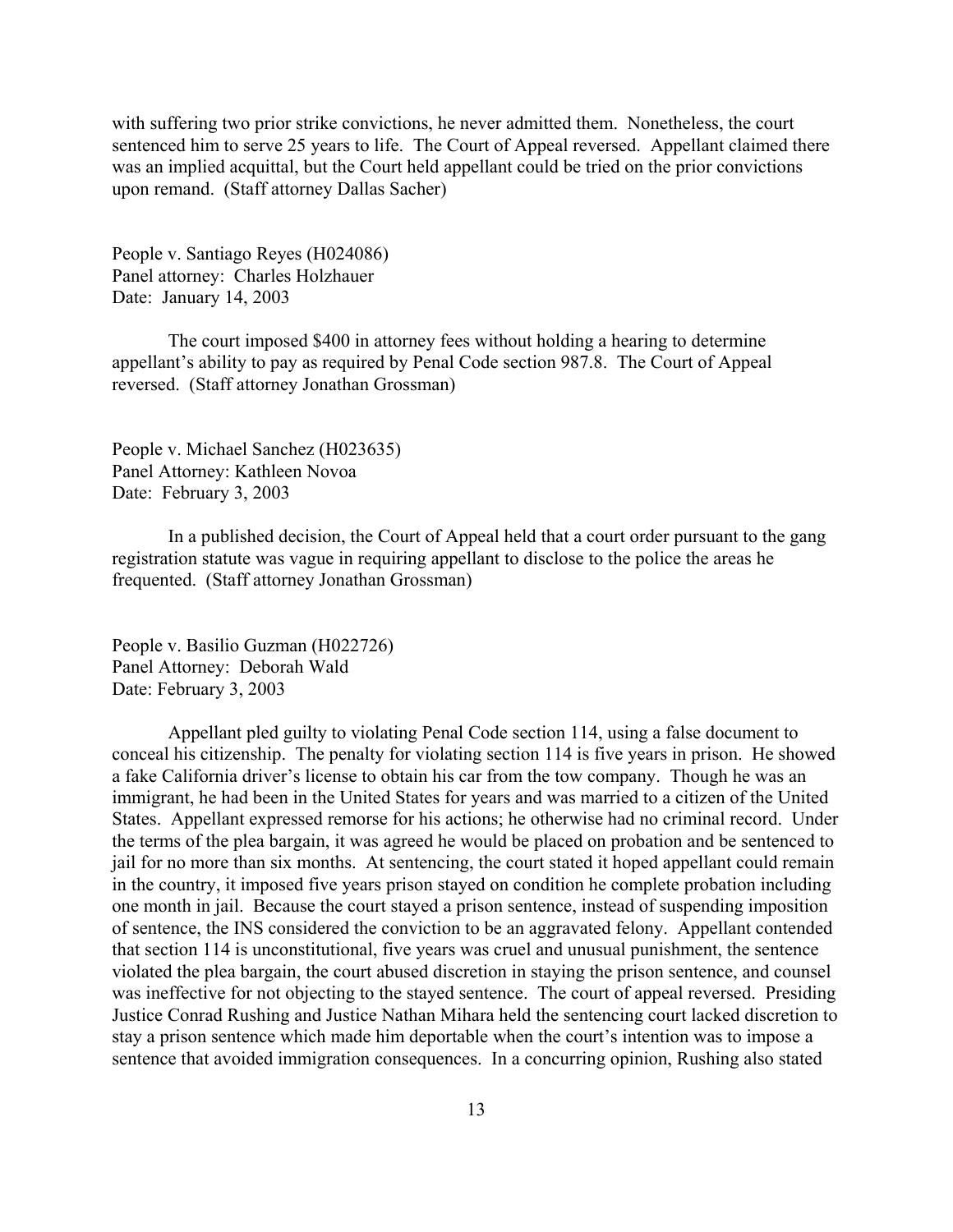five years prison constituted cruel and unusual punishment in this case. Justice Patricia Bamattre-Manoukian dissenting, stating she would have issued an order to show cause on the habeas claim that counsel was ineffective. (Staff attorney Jonathan Grossman)

People v. Teddy Dreher (H024569) Panel Attorney: Jennifer Mannix Date: February 5, 2003

The trial court permitted appellant to discharge retained counsel at the sentencing hearing. Appellant requested appointed counsel and a continuance, so that he could prepare a motion to withdraw his plea. The trial court refused and sentenced appellant. The Court of Appeal reversed. Appellant was entitled to be represented by counsel and he never waived his right to counsel. If the trial court permits him to discharge retained counsel, it must give him an opportunity to get a new lawyer. (Staff attorney Michael Kresser)

People v. John Ryan (H024260) Panel attorney: Irma Castillo Date: February 5, 2003

Appellant was on probation when he was arrested for a new offense. In a negotiated settlement, he agreed to plead guilty to one the new crime with the understanding the violation of probation would be found true and other charges would be dismissed. After pleading guilty, appellant asked to be released for three days to get his affairs in order. The court agreed, but stated if he failed to return, he would be guaranteeing himself a prison sentence. He failed to return, and the court imposed the maximum sentence permitted. It also imposed a \$1000 restitution fine for the case he was on probation, though he had been assessed \$200 when he was originally placed on probation. Appellant's motion to withdraw his plea was denied. The Court of Appeal held that when the defendant enters a plea bargain, he must be given the opportunity to withdraw his plea if the court decides the change the terms of the agreement. Here, the court changed the sentence to a guaranteed prison sentence. This required the case to be remanded to give appellant the opportunity to withdraw his plea. Further, the sentencing court cannot increase the restitution fine upon a revocation of probation. (Staff attorney Jonathan Grossman)

People v. Ricardo Partida (H023800) Panel Attorney: Carl Gonser Date: February 18, 2003

In a plea bargain, the appellant pled no contest to three counts and admitted he suffered a prior strike conviction; eight charges, including the charge of hit and run, were dismissed. Nonetheless, the court sentenced appellant to a consecutive term of 16 months for the dismissed hit and run charge. The Court of Appeal modified the sentence by deleting the 16 month term so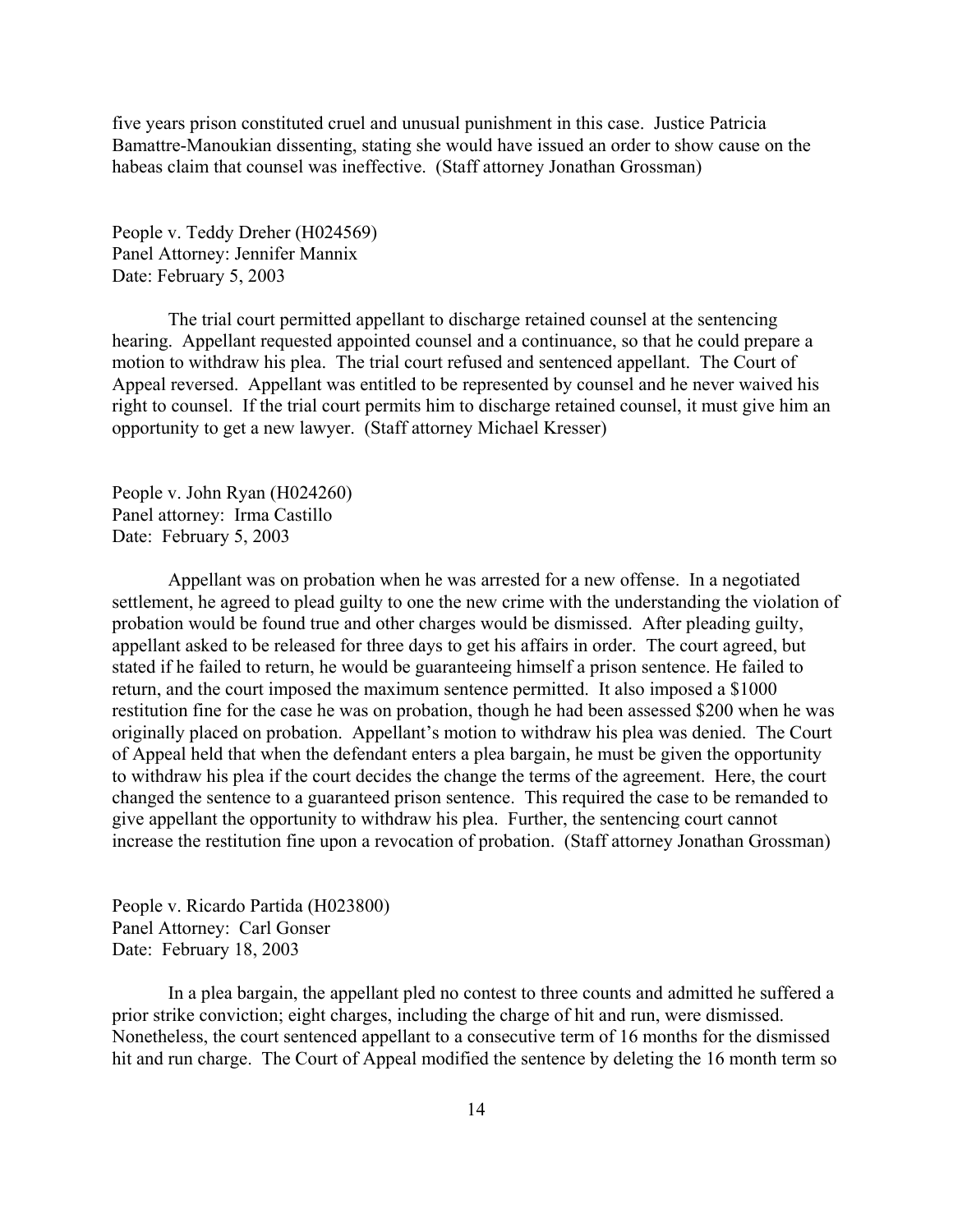that the judgment complied with the plea bargain. (Staff attorney William Robinson)

People v. Johnny Garcia (H024507) Staff attorney: Paul Couenhoven Date: February 20, 2003

Appellant entered a plea bargain but was not advised that if the court disagreed with the agreement then appellant would have an opportunity to withdraw his plea. When he pled, he was not advised he would owe a restitution fine. At sentencing, the court imposed an \$800 restitution fine and an \$800 parole revocation restitution fine. The Court of Appeal reduced the fines to the statutory minimum of \$200. (*People v. Walker* (1991) 54 Cal.3d 1013, 1030.)

People v. Jose Mendez (H023973) Panel attorney: Paul Kleven Date: February 20, 2003

Appellant entered a plea bargain but was not advised that if the court disagreed with the agreement then appellant would have an opportunity to withdraw his plea. When he pled, he was not advised he would owe a restitution fine. At sentencing, the court imposed a \$600 restitution fine and a \$600 parole revocation restitution fine. The Court of Appeal reduced the fines to the statutory minimum of \$200. (*People v. Walker* (1991) 54 Cal.3d 1013, 1030.) (Staff attorney Jonathan Grossman)

People v. Rogelio Avalos (H023011) Panel attorney: Alfons Wagner Date: February 20, 2003

After appellant's probation was revoked, the court imposed the upper term based, in part, on his conduct after being placed on probation. The Court of Appeal reversed, since the court cannot rely on events after granting probation as an aggravating circumstance. (Staff attorney William Robinson)

People v. Stephen Stapleton Panel attorney: Charles Holzhauer Date: February 27, 2003

Appellant was convicted of embezzling computer equipment from his former employer. He contested the restitution amount. At the restitution hearing, the attorney for the former employer called and questioned witnesses and otherwise litigated the issue. The prosecutor excused himself and was absent during a large portion of the hearing. Appellant contended the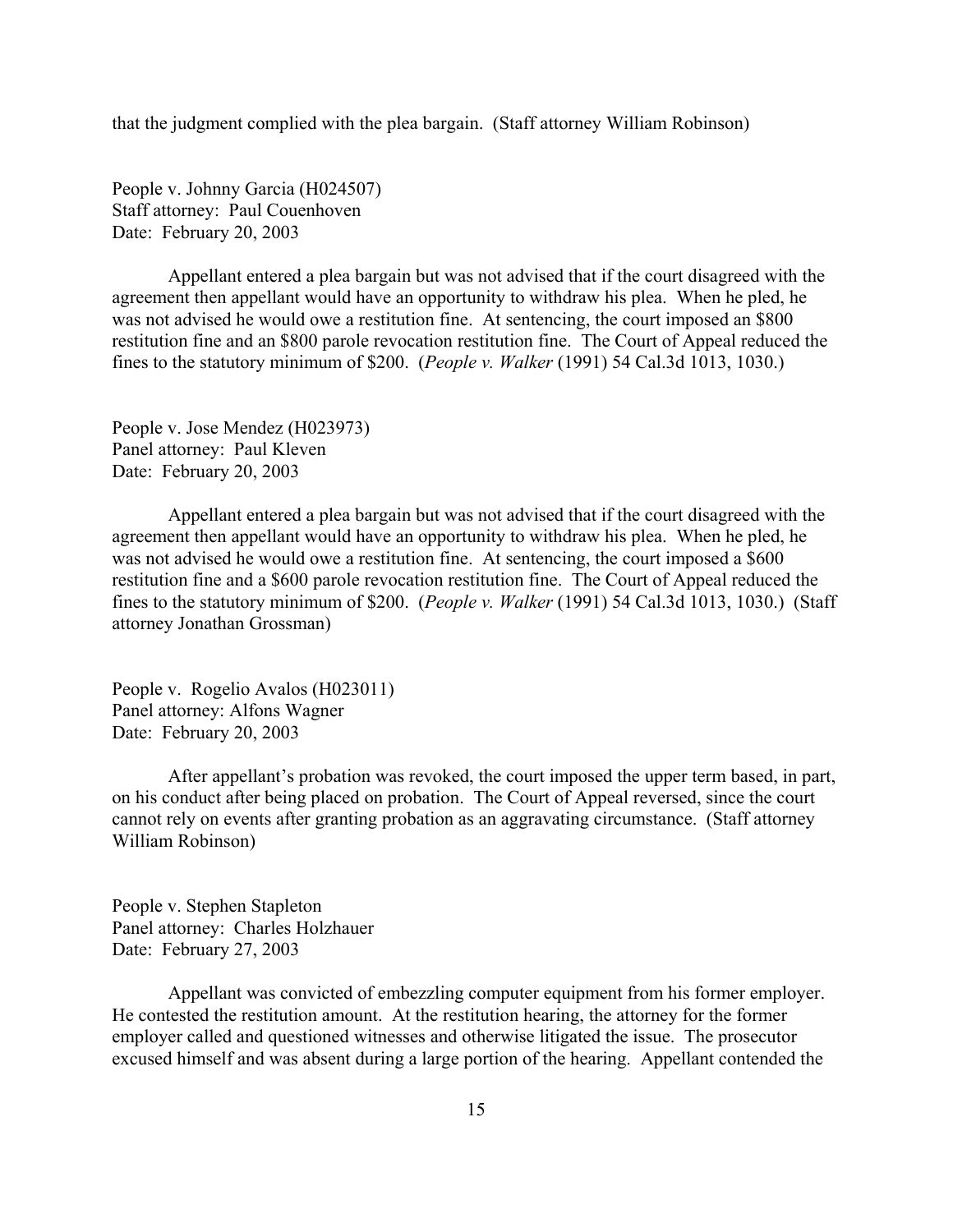hearing was void because it was conducted by the victim and not a government prosecutor. Respondent conceded that a portion of the prosecution of the case cannot be delegated to a private victim. The Court of Appeal reversed the restitution order. (Staff attorney Jonathan Grossman)

People v. Jaime Carrillo (H024779) Staff attorney: William Robinson Date: March 7, 2003

The trial court placed appellant on probation and imposed a \$200 restitution fine. When it revoked probation, it imposed a second \$200 restitution fine in addition to an equal parole revocation restitution fine. The second restitution fine was unauthorized. Further, the trial court failed to award six days of presentence credits.

People v. Reuben Washington (H024579) Panel Attorney: Daniel Byrne Date: March 11, 2003

The court found appellant's prison prior to be true. However, appellant had been out of custody for at least five years since the prison commitment, so the finding was reversed. (Staff attorney Paul Couenhoven)

People v. Karrie Chestnut (H024005) Panel attorney: Gloria Cohen Date: March 24, 2003

Appellant was tried for welfare fraud. One of the jurors revealed in voir dire that her mother worked for a welfare agency and discussed with her extensively about enforcement of welfare laws. Although the juror originally expressed a belief she could be fair, she asserted midway through the trial that she was having great difficulty setting aside her earlier experiences. Upon questioning by the judge and the attorneys, she said she would try to be fair. The trial court refused to remove her. The Court of Appeal reversed. The evidence unequivocally showed she was biased. Although she stated she would try to be fair, she never stated she could be fair. (Staff attorney Lori Quick)

People v. Edgar Johnson (H023872) Panel Attorney: J. Frank McCabe Date: March 28, 2003

Appellant was convicted of 14 counts of violating Penal Code section 269 with one prior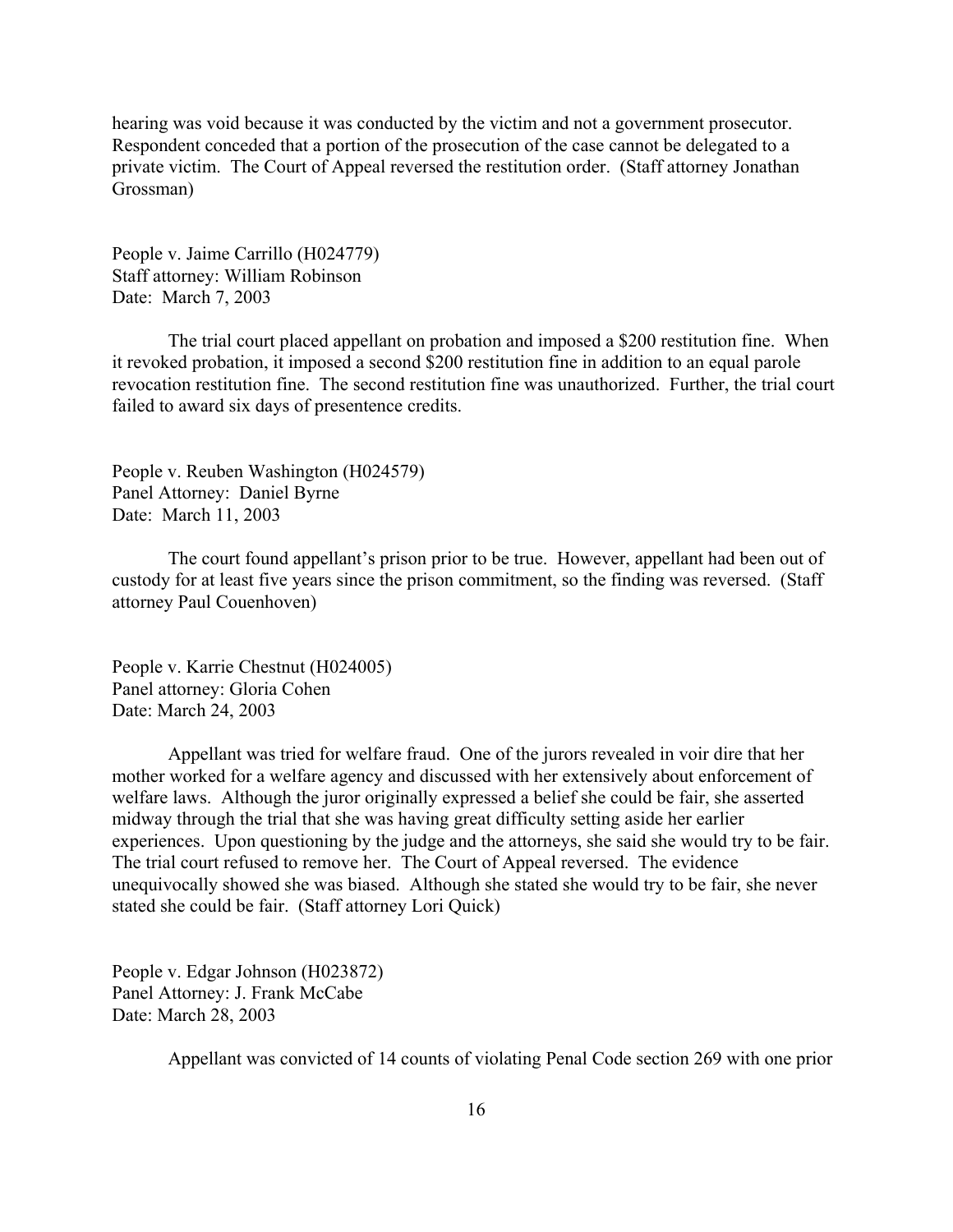strike conviction. The court sentenced him to serve 14 consecutive terms of 30 years to life, amounting to at least 420 years. [If he started his term when the Massachusetts Bay Colony was founded, he would still be in custody today]. The court mistakenly believed it was required to run some of the terms consecutive. In a novel approach to avoid remand, the Court of Appeal observed that appellant's minimum sentence was now 240 years to life. Since it made no practical difference whether appellant was sentenced to serve at least 240 years or 420 years, the Court of Appeal ordered that appellant's sentence be modified to only 240 years to life unless the prosecution elected for a new sentencing hearing. (Staff attorney William Robinson)

People v. Charles Sullivan (H023175) Panel attorney: Steven Bedrick Date: April 3, 2003

Appellant was convicted of six counts of violating Penal Code section 269 and one count of violating section 288, subdivision (b)(1). The court imposed the terms for each count consecutive to each other without stating a reason. The Court of Appeal remanded the matter for the court to state the reasons or to resentence him. (Staff attorney William Robinson)

People v. Vincent Ajagu (H023143) Panel attorney: Jeffrey Glick Date: April 30, 2003

Appellant purchased airline tickets under a false name, and after the flights were completed, he filed false claims for damages. He pled no contest to grand theft, false impersonation, forgery, and conspiracy. He pled open; there was no plea agreement. He was placed on probation, but after he violated probation, the court sentenced him to serve three years in prison for grand theft and false impersonation, concurrent to each other. The other counts were stayed pursuant to Penal Code section 654. The Court of Appeal agreed that the false impersonation conviction also should have been stayed and the trial court miscalculated presentence credits. (Staff attorney Lori Quick)

In re Joseph C. (H024509) Panel attorney: Gerald Clausen Date: May 2, 2003

Appellant was found to be a ward of the court for felony assault which he gang motivated. Among the conditions of his probation, he was ordered not to knowingly be in the are known to him to be an area of gang related activity and not to be in possession of a paging device or other portable communication equipment. Appellant argued the stay away order was unconstitutionally vague because it did not provide sufficient notice what "gang related" activity would mean. Further, in today's society, cell phones and pagers have become so ubiquitous that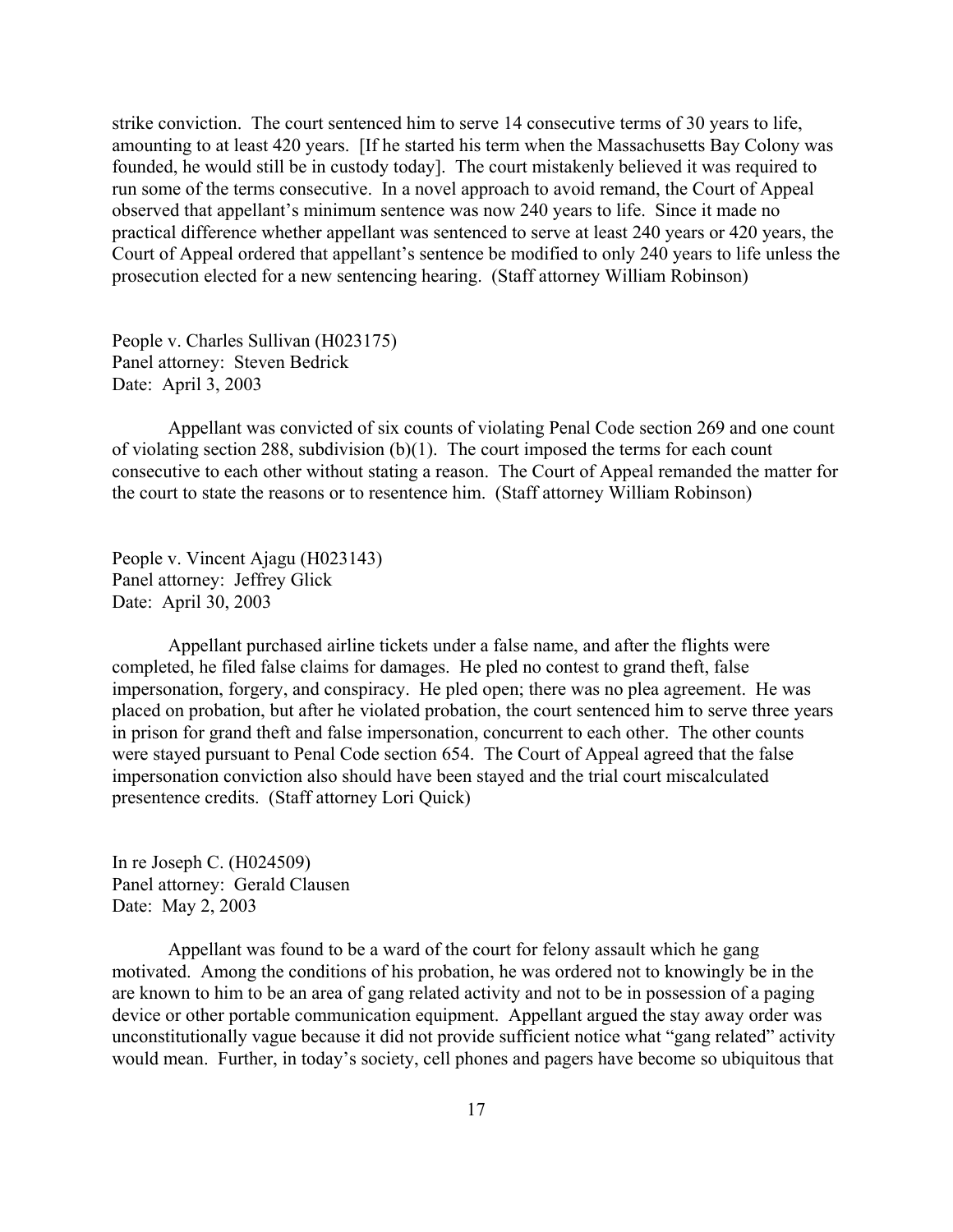a minor may legitimately possess one and the condition impermissibly infringed on his First Amendment rights. The Court of Appeal agreed to a certain extent and remanded the matter for the court to make the probation conditions more clear and more narrow. (Staff attorney Dallas Sacher)

People v. Mario Ornelas (H024694) Staff attorney: Paul Couenhoven Date: May 16, 2003

Appellant entered a plea bargain. He was advised of the possibility of receiving a restitution fine, but he was never told it could be from \$200 to \$10,000. At sentencing, the court imposed a restitution fine of \$2400 and an equal parole revocation restitution fine. The Court of Appeal reversed. Pursuant to *People v. Walker* (1991) 54 Cal.3d 1013, under certain circumstances, where a defendant enters a plea bargain and is not adequately advised of a restitution fine which is later imposed, the fine must be reduced to the statutory minimum of \$200.

People v. Hoa Hoang (H024402) Panel attorney: Paul Demeester Date: May 16, 2003

Appellant was convicted of petty theft with a prior theft conviction. At sentencing, it was undisputed appellant suffered from a "horrible substance abuse problem." Yet the court refused to consider a commitment to the California Rehabilitation Center. The Court of Appeal reversed. (Staff attorney Dallas Sacher)

People v. Dean Foster (H024229) Panel attorney: Alfons Wagner Date: May 22, 2003

The Court of Appeal agreed that appellant could not be convicted of both grand theft and embezzlement for a single act. Further, appellant could not be convicted of petty theft with a prior because it was a lesser included offense to grand theft. (Staff attorney Paul Couenhoven)

People v. John Hernandez (H024139) Panel attorney: Lynda Romero Date: May 23, 2003

The sentencing court stated it agreed with appellant's argument and the probation report that appellant's possession of a firearm by a felon (count six) and possession of ammunition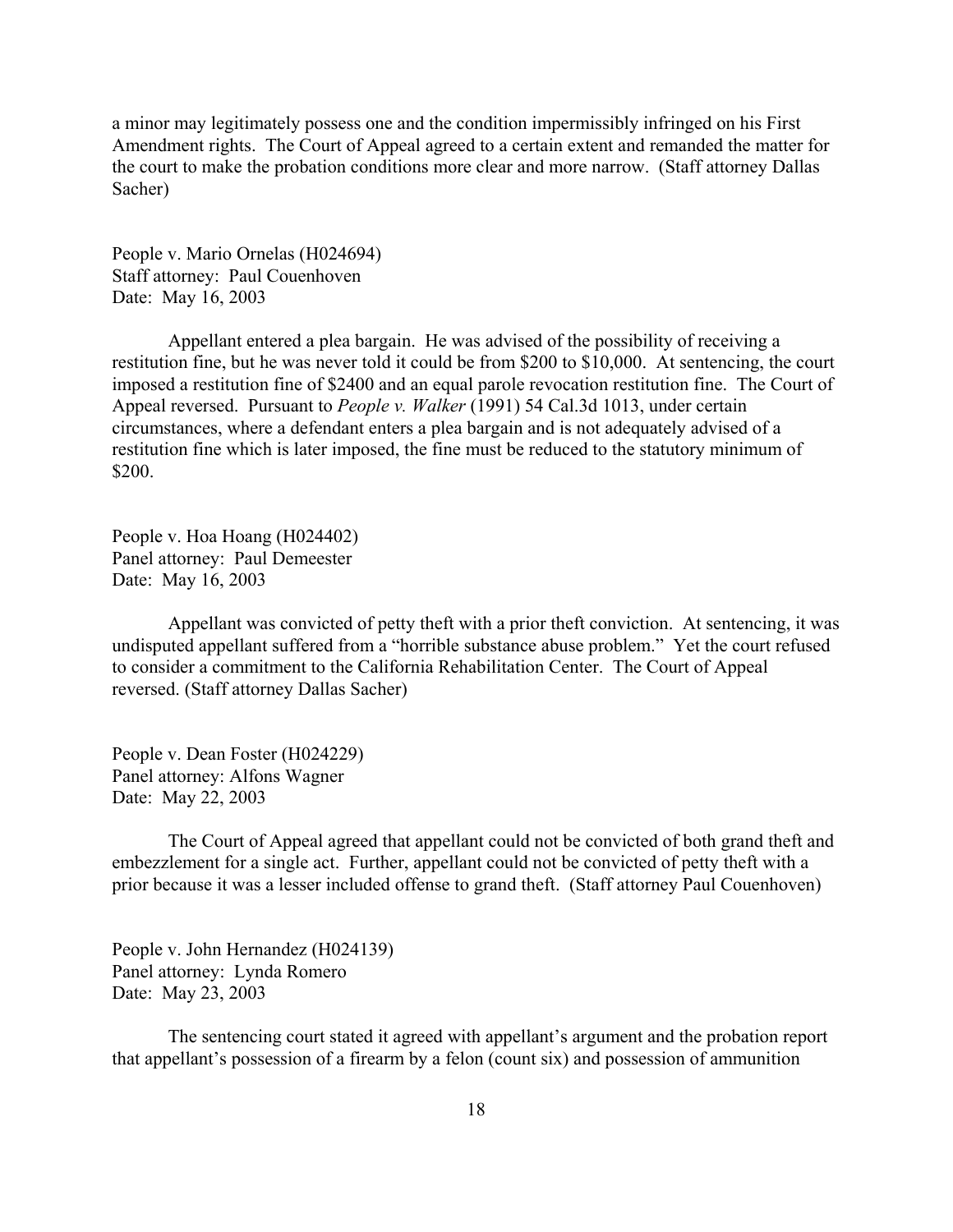(count seven) were part of one course of conduct. The court, however, refused to stay one of the counts pursuant to Penal Code section 654. The Court of Appeal held that the finding of the trial court required staying one of the counts. (Staff attorney Lori Quick)

People v. Christopher Rubiales (H023471) Staff attorney: Jonathan Grossman Date: June 2, 2003

Appellant was sentenced to serve 61 years to life under the Three Strikes Law after being convicted of robbery and residential burglary. The robbery was an attempted theft of five cheap watches from Rite-Aid in which he shoved a sales clerk. The burglary consisted of taking some odd items from the office of a board and care home where he used to live. He suffered a long history of severe mental and physical illness which contributed to his persistent drug use and criminal behavior. In a large number of mental health reports over the last ten years, it was concluded he suffered from schizophrenia-type mental illness, depression, drug abuse, and seizures. At one point he was found incompetent. He was functional when medicated and the staff at Atascadero also diagnosed him with malingering. Other psychiatrists found he sometimes feigned symptoms of mental illness. The sentencing court denied appellant's Romero motion on the grounds that it was not convinced he suffered from mental illness or that it contributed to his criminal behavior. The Court of Appeal reversed, holding that the sentencing court's findings were not supported by the evidence.

In re Angel B. (H025040) Staff attorney: Lori Quick Date: June 10, 2003

Appellant was made a ward of the court. After a violation of probation, he was committed to the "ranch." The Court of Appeal reversed the dispositional order becasue the juvenile court miscalculated appellant's custody crdits.

In re Reyna G. (H024563) Panel attorney: Gloria Cohen Date: June 27,. 2003

Appellant was placed on probation and told not to "engage in gang activity", wear "gang clothing" or obtain "new gang tattoos." She contended on appeal the condition was unconstitutionally overbroad and vague. The Court of Appeal modified the gang condition to specify that the word gang shall mean a criminal street gang as defined by Penal Code section 186.22, subdivisions (e) and (f). (Staff attorney Michael Kresser)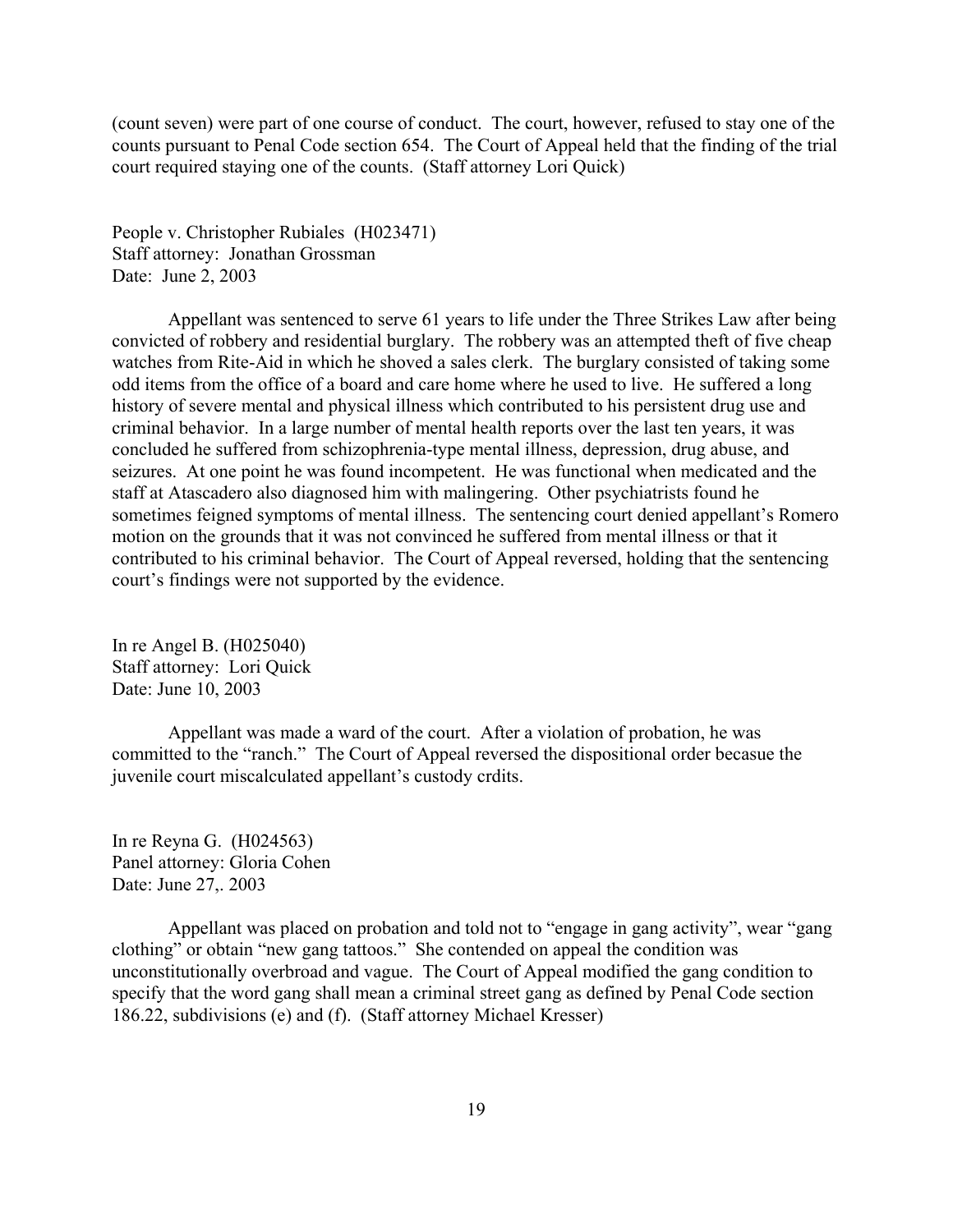People v. Darryl Pugh (H022984) Panel Attorney: Solomon Wollack Date: July 23, 2003

Appellant was convicted in count one of possession of crack cocaine for sale and in count two of possession of cocaine. Under the Three Strikes Law, the court imposed two concurrent sentences of 25 years to life. Because count two was a lesser included offense, it needed to be dismissed. (Staff attorney Dallas Sacher)

People v. Ted Iniguez (H023405) Panel Attorney: Robert Howell Date: July 24, 2003

Appellant was convicted of threatening a witnesses (Pen. Code, § 136.1, subd. (c)(1)) and auto theft with a prior (Pen. Code, § 666.5), among other counts. The court imposed a consecutive sentence under the belief it was required by Penal Code section 1170.15. The statute does not require consecutive sentences, only that if a consecutive is imposed for dissuading a witness, it must be a full middle term. The court of appeal reversed for a new sentencing hearing. It also found that a sentence could not be imposed on auto theft with a prior when there was no finding that the prior auto theft was true. Although the failure to render a verdict is normally an implied acquittal, the court of appeal held that there was no double jeopardy bar to retrying the allegation that appellant suffered the prior conviction. (Staff attorney Williams Robinson)

People v. Sergio DeLeon, et al. (H024645) Panel attorneys: Jill M. Bojarski and Rudolph Kraft Date: July 30, 2003

The two appellants were convicted of attempted carjacking, robbery, and misdemeanor assault among other things. The court ran the sentence for assault (which occurred during the attempting carjacking) concurrent with the sentence for attempted carjacking. The court of appeal agreed that the sentence should have been stayed. (Staff attorney Lori Quick)

People v. Gregory Guzman (H024003) Attorney: Seth Flagsberg Date: August 8, 2003

Appellant was on probation for domestic violence when he committed a drug offense. He was sentenced to prison The Court of Appeal concluded Proposition 36 did not apply to him. Proposition 36 would have applied if the defendant were sent to prison on the domestic violence conviction and committed the drug offense while on parole. In a published decision,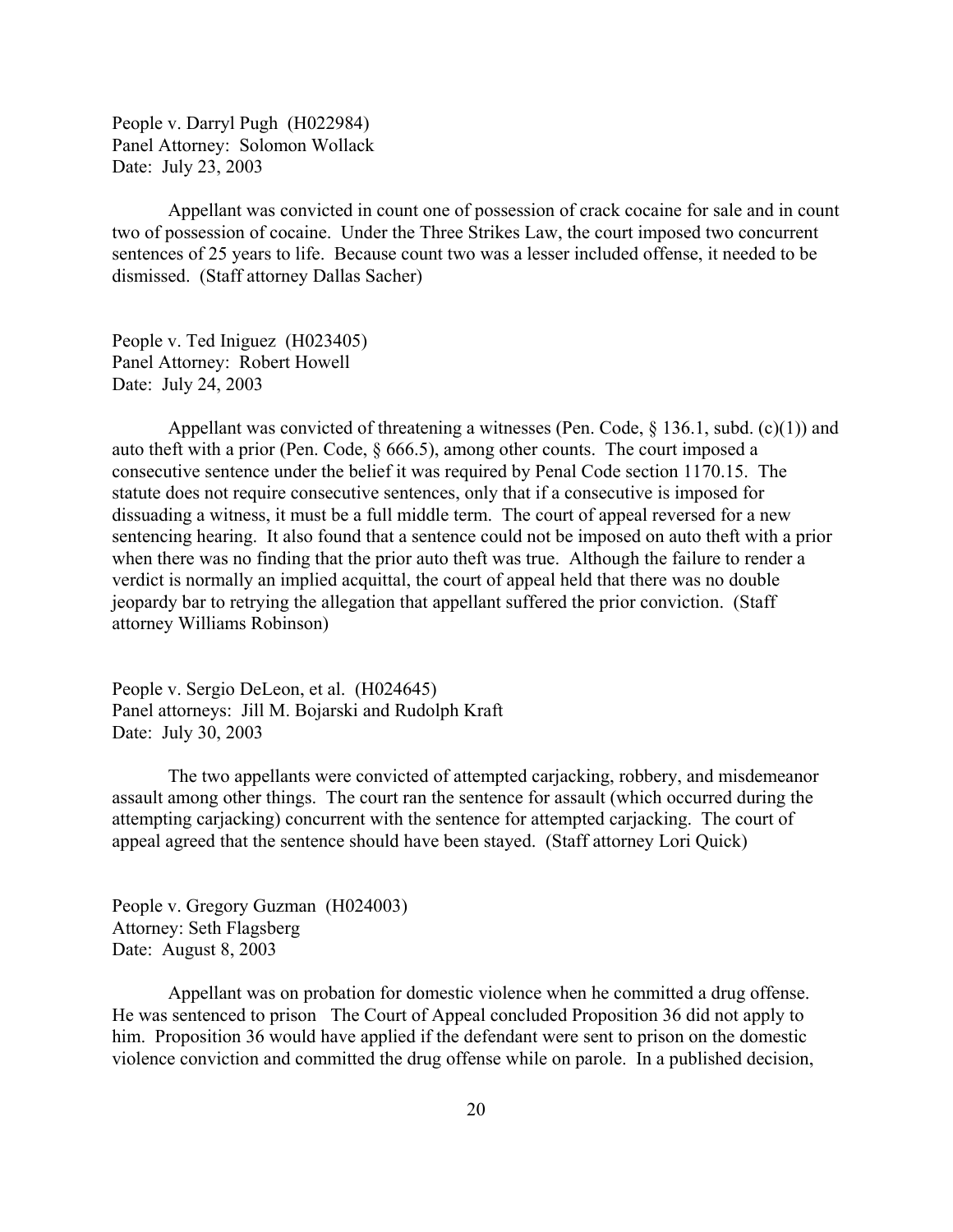the Court of Appeal concluded it violated equal protection not to apply probationers when it applied to parolees. (Santa Clara Public Defender's Office)

People v. Stephen Myint (H023781) Panel attorney: Kathleen Novoa Date: August 19, 2003

Appellant was pled no contest to assault with a stun gun and attempted kidnapping. The Court of Appeal agreed that appellant was not given sufficient notice of the amount of victim restitution ordered and the court erred in not staying one of the counts pursuant to Penal Code section 654. Although appellant pled no contest, there was no bargain for a specific sentence, so *People v. Hester* (2000) 22 Cal.4th 290 did not bar review. (Staff attorney William Robinson)

People v. Jonathon Bernal (H024843) Panel attorney: Julie Schumer Date: September 10, 2003

Appellant entered a plea bargain concerning two cases. He was not advised of a restitution fine nor was he advised that he could withdraw his plea if his sentence differed from the bargain. (Pen. Code, § 1192.5.) The court imposed a restitution fines totaling \$11,200 and stayed a parole revocation restitution fine of an equal amount. Because the fines departed from the plea bargain, the restitution fine must be reduced to \$200. (Staff attorney Dallas Sacher)

People v. Daniel Medina (H024965) Panel attorney: Geri Green Date: September 12, 2003

The Court of Appeal remanded because the trial court miscalculate presentence credits. (Staff attorney Lori Quick)

People v. Sean Henderson (H024071) Panel attorney: Paul Kleven Date: September 16, 2003

Appellant was placed on probation. Although the court did not require it when it listed the conditions of probation, the probation officer directed appellant to be gainfully employed or in school. Subsequently, the probation office accused appellant of violating probation for failing to be gainfully employed or in school. The court found the violation true and extended probation one more year. The Court of Appeal reversed because his probation cannot be revoked when appellant complied with all of the conditions ordered by the court. (Staff attorney William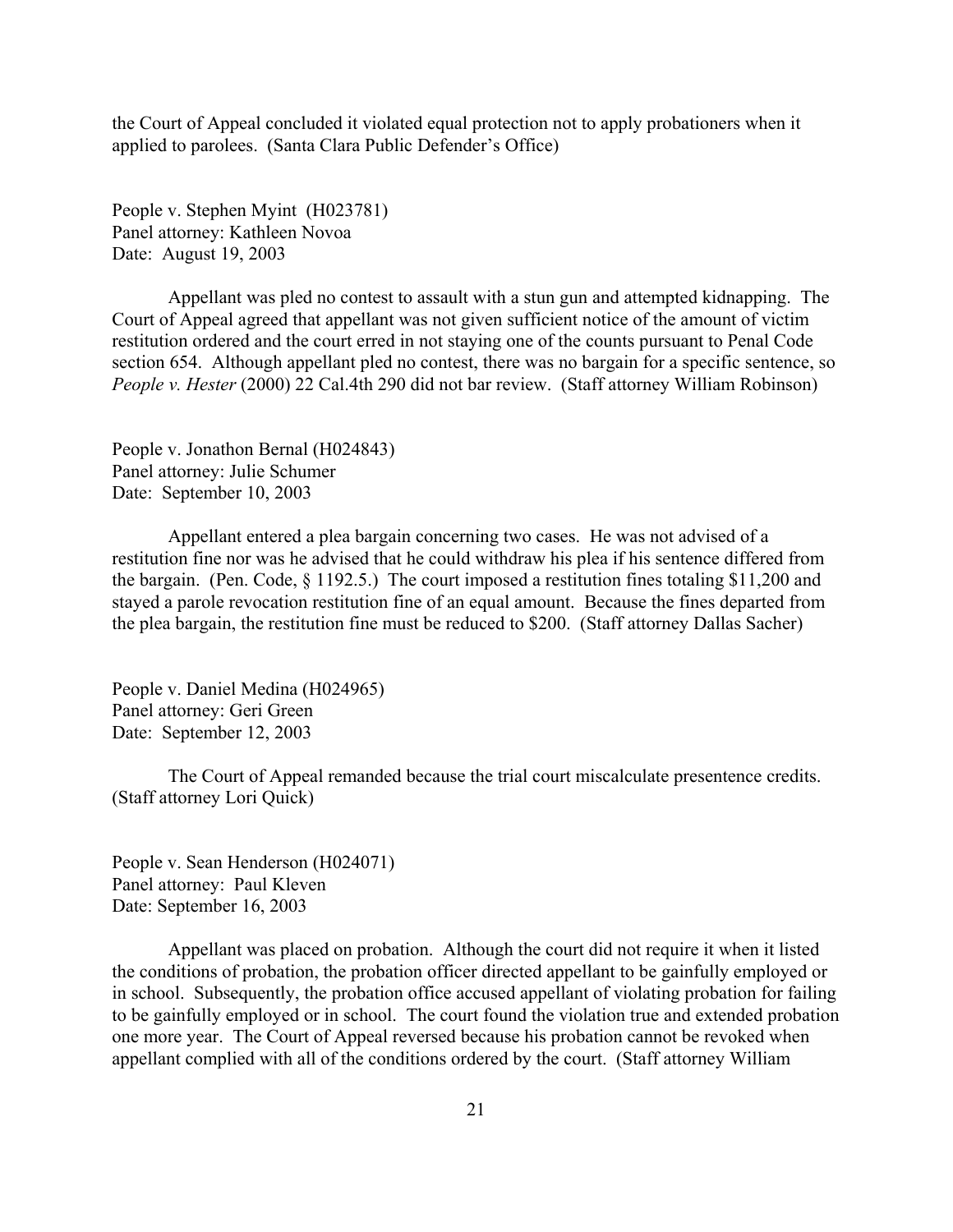Robinson)

People v. Craig Chan (H025144) Staff attorney: Jonathan Grossman Date: September 19, 2003

Appellant pled guilty and sentenced to serve 16 years in prison. At sentencing, he was assessed attorney fees of \$500. Because there was no evidence he had any income or assets and there was a statutory presumption that a prisoner lacked the ability to pay attorney fees, there was insufficient evidence to support the court's order.

People v. Richardo Landecho (H025016) Panel attorney: Alex Green Date: September 19, 2003

Appellant lost his wallet containing \$2322. When a person found the wallet and reported it to the police, officers were suspicious, as appellant was on parole. Officers called appellant and told him they found his wallet. When he drove to the police, officers conducted a parole search. In the right front passenger seat was appellant's 13 year-old daughter. She was clutching a bag which contained cocaine and methamphetamine. After being convicted, he received consecutive sentences for using a minor to transport methamphetamine and using a minor to transport cocaine. The court of appeal held that under the facts of the case, Penal Code section 654 prohibited dual punishment for the same act of using his daughter to transport drugs. (Staff attorney William Robinson)

People v. Jonathan Castaline (H023789) Panel attorney: Charles Bonneau Date: September 23, 2003

Appellant was convicted of various crimes and conduct credits were limited to 15 percent pursuant to Penal Code section 2933.1. The problem was that appellant was not convicted of a violent felony. The court of appeal reversed the limitation of presentence credits. (William Robinson)

People v. Carlos Garza (H024041) Panel attorney: Alan Siraco Date: October 9, 2003

Appellant was found by police in a car that had been stolen from his employer for a week. A jury found him guilty of auto theft and receiving or retaining stolen property, among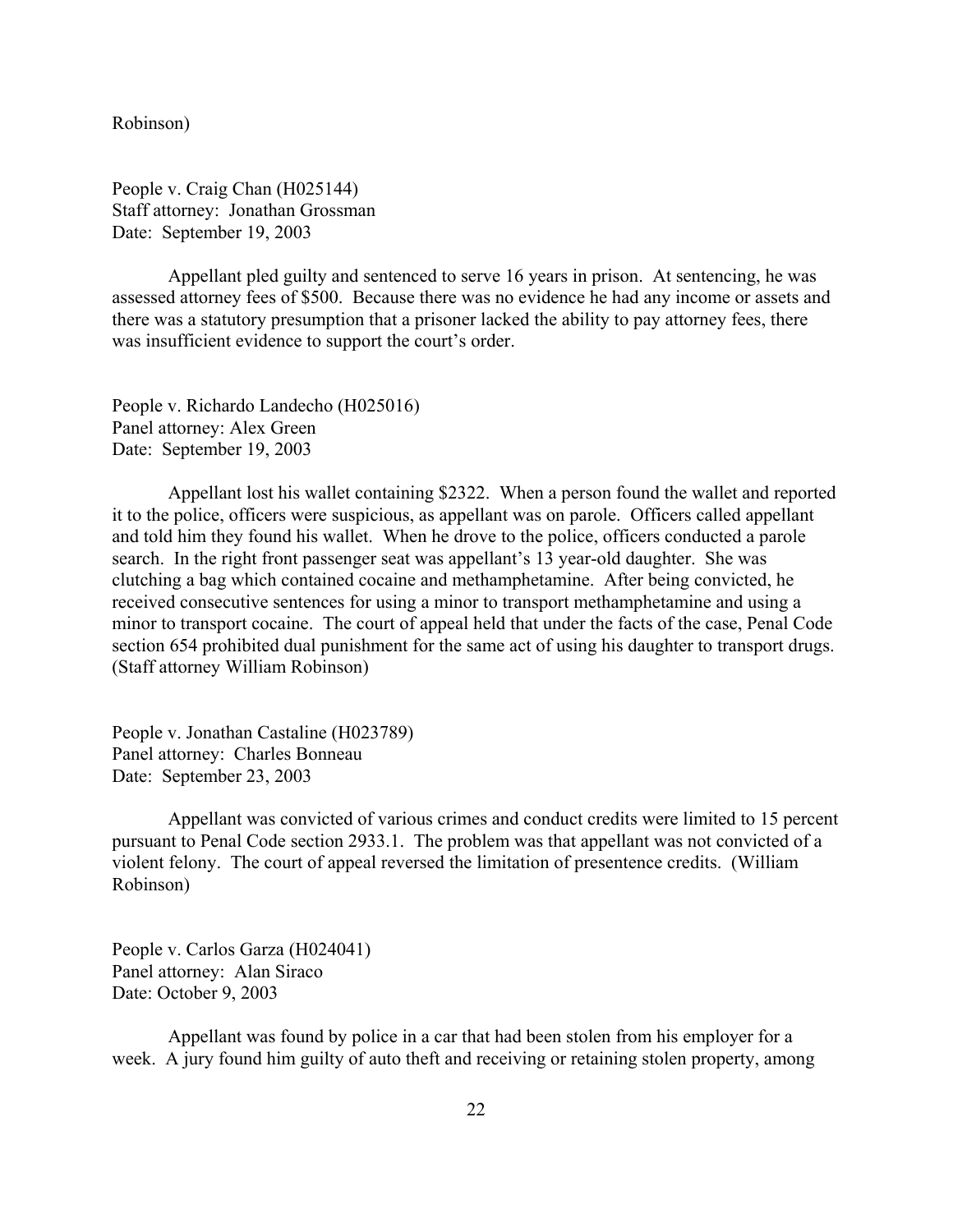other things. Appellant argued he court not be convicted of both theft and possessing the same stolen property. Penal Code section 496, as amended in 1992, states no person can be convicted of violating that statute and of theft of the same property. The court of appeal observed that in common law, one could be convicted of theft and possessing the same property only if there was a "complete divorcement" by withholding the property beyond what was expected from merely taking it. There is a conflict of authority in deciding whether the common law rule survived the amendment to the statute. In a published decision, the court of appeal held the common law rule did not survive the amendment, and appellant could not be convicted of both crimes. The court also found the trial court miscalculated presentence credits. (Staff attorney Michael Kresser)

People v. Carlos Lugo et al. (H023308) Panel attorneys: Randy Baker (Lugo) David Stanley (Antonio Leyba) Date: October 21, 2003

Leyba was convicted of first degree murder with a gang enhancement, among other things. He received a life term for murder plus ten years for the gang enhancement. The court of appeal reversed the sentence, deciding that the penalty provision of no parole in less than 15 years applied to gang crimes with indeterminate sentences. Further, when the jury found the enhancement under subdivisions (c) and (d) of Penal Code section 12022.53, the court must strike the lesser enhancement, not stay it, under subdivision (f) of the statute. Finally, a restitution fine imposed on Lugo of \$11,400 was error because the statutory maximum is \$10,000. (Staff attorney Paul Couenhoven)

People v. Saul Aldana (H024365) Panel attorney: Timothy Cronin Date: October 22, 2003

Appellant was convicted of making a criminal threat and attempted voluntary manslaughter, among other charges. He received a consecutive sentence. Appellant had chased the victim with a knife, threatening to kill her. The court of appeal held that the sentence for making a criminal threat should have been stayed pursuant to Penal Code section 654. (Staff attorney Lori Quick)

People v. Raul Uvalles Staff attorney: Lori Quick Date: October 28, 2003

Appellant was found guilty of murder and robbery. The murder was committed during the robbery. The court imposed a concurrent term for the robbery which was error under Penal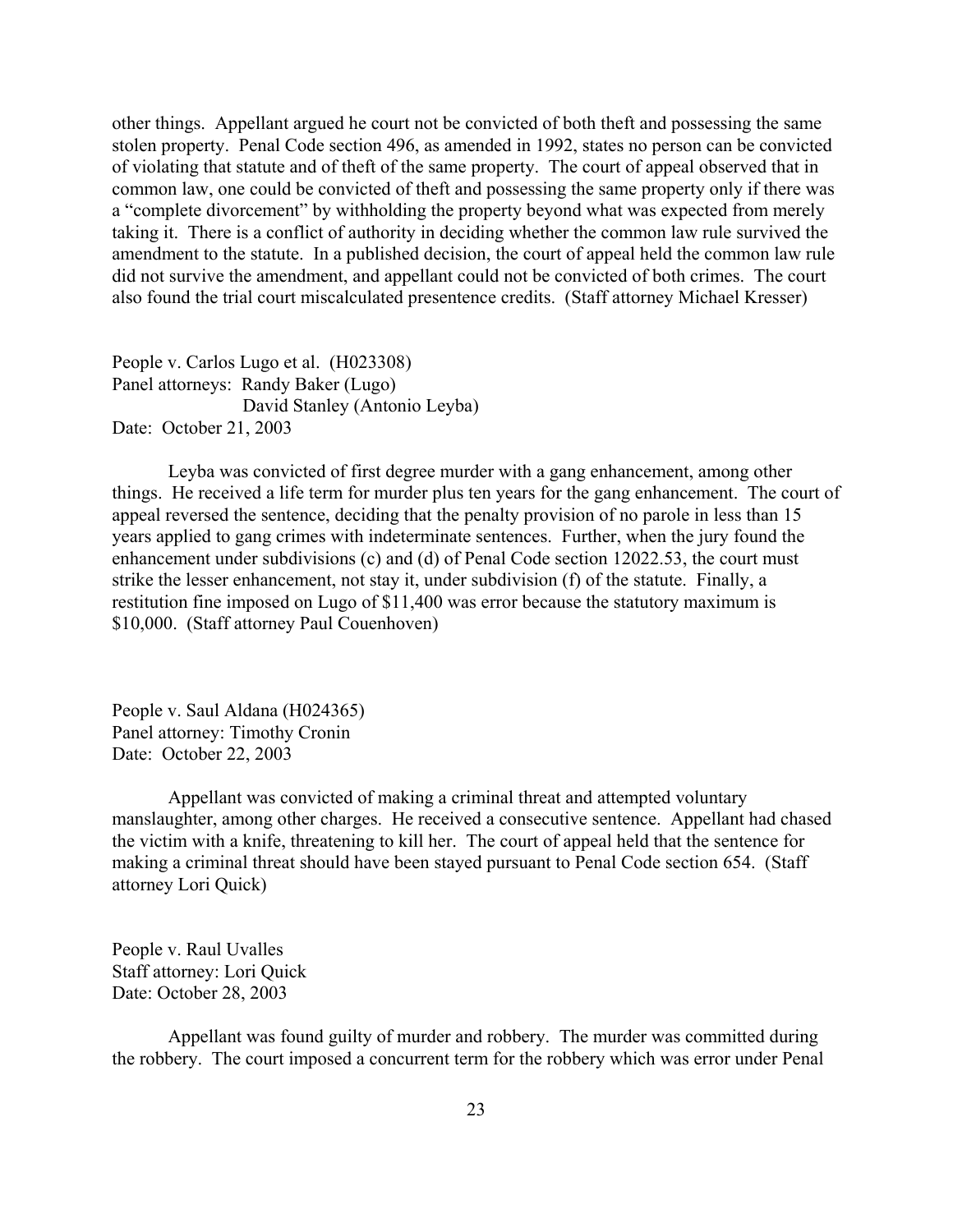Code section 654.

People v. Adrian Melgoza (H012125) Panel attorney: David Carico Date: November 14, 2003

Appellant was convicted of murder with a gang enhancement, among other things. He was sentenced to serve life for the murder and two years for the gang enhancement. The court of appeal agreed that section 186.22 prohibits imposing a gang enhancement to an indeterminate sentence; instead, appellant cannot be paroled for 15 years. (Staff attorney Paul Couenhoven)

In re Adam H. (H025862) Staff attorney: Dallas Sacher Date: November 20, 2003

When the minor was placed on probation, the court ordered that he "no own, use, or possess any dangerous or deadly weapons and not remain in any building, vehicle, or the presence of any person where dangerous or deadly weapons exist." The court of appeal agreed to modify the condition to require the minor to not remain where he knows weapons to exist.

People v. Niiakwi Allotey (H025225) Panel attorney: Victoria Stafford Date: November21, 2003

Appellant pled guilty to possession of crack cocaine for sale, possession of methamphetamine for sale, and possession of ammunition by a felon. He was placed on probation, but it was alleged he violated probation. After appellant rejected a negotiated settlement of three years in prison, the court held a contested hearing and found him in violation. In imposing a four year prison term, the court commented that appellant rejected an offer of three years, "so I see no reason not to impose the midterm of four years." The court of appeal remanded for a new sentencing hearing, ruling that it appeared from the sentencing court's comments that appellant was being punished for exercising his constitutional right to a contested hearing. (Staff attorney Paul Couenhoven)

People v. Daniel Pantoja (H024476) Panel attorney: Jennifer Mannix Date: December 3, 2003

In holding appellant to answer for auto theft and receiving stolen property, the magistrate stated, and the prosecutor agreed, that the receiving stolen property charge was alleged in the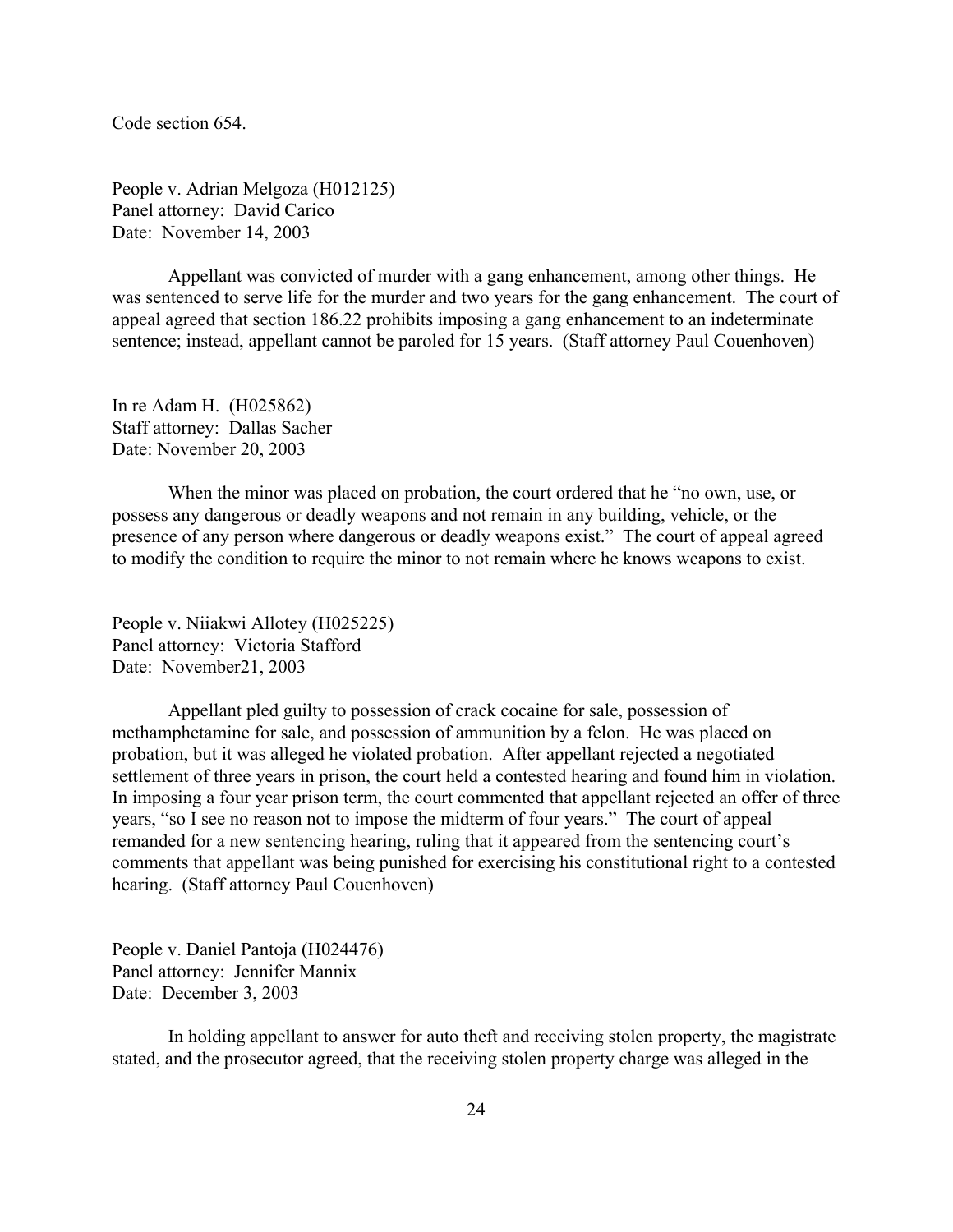alternative. Appellant later pled no contest to both charges. At sentencing, the court stayed the punishment for receiving stolen property pursuant to Penal Code section 654. He appealed and filed a habeas corpus petition alleging trial counsel was ineffective for having him plead to both counts since one cannot be convicted of receiving and stealing the same item. A divided court of appeal reversed on appeal. It also ruled as a preliminary matter that because the matter was a pure issue of law and an unauthorized sentence, it was not attacking the plea bargain. (Staff attorney Lori Quick)

People v. Stephen Myint (H023781) Panel attorney: Kathleen Novoa Date: December 8, 2003

Appellant was pled no contest to assault with a stun gun and attempted kidnapping. The Court of Appeal agreed that appellant was not given sufficient notice of the amount of victim restitution ordered and the court erred in not staying one of the counts pursuant to Penal Code section 654. Although appellant pled no contest, there was no bargain for a specific sentence, so *People v. Hester* (2000) 22 Cal.4th 290 did not bar review. (Staff attorney William Robinson)

In re Robert B. (H026018) Staff attorney: Lori Quick Date: December 10, 2003

Appellant was found to have violated Penal Code section 626.10, a wobbler, by bringing a locking blade knife to school. At the dispositional hearing, he moved to reduce the offense to a misdemeanor. The court never expressly ruled on the motion or declared the offense to be a felony or misdemeanor, although the minute order lists it as a felony. The matter was remanded for the juvenile court to make an expressed finding whether the offense was a felony or misdemeanor. (See *In re Manzy W.* (1997) 14 Cal.4th 1199, 1207-1208.)

People v. Jaime Gomez (H025367) Panel attorney: Barbara Michel Date: December 11, 2003

Appellant entered into a plea agreement in which he pled no contest to manufacturing and possessing methamphetamine in exchange for dismissing other charges and the low term of three years in prison. He agreed to pay restitution for the clean up of chemical waste, but he was not advised of a criminal fine or restitution fine. At sentencing, the court imposed a \$5000 criminal fine and an \$800 restitution fine. The court of appeal held that the fines cannot be imposed because they were not part of the bargain. Since the law requires a minimum restitution fine of \$200 and a minimum criminal fine of \$100 for manufacturing meth, the fines were reduced to those amounts. (Staff attorney Lori Quick)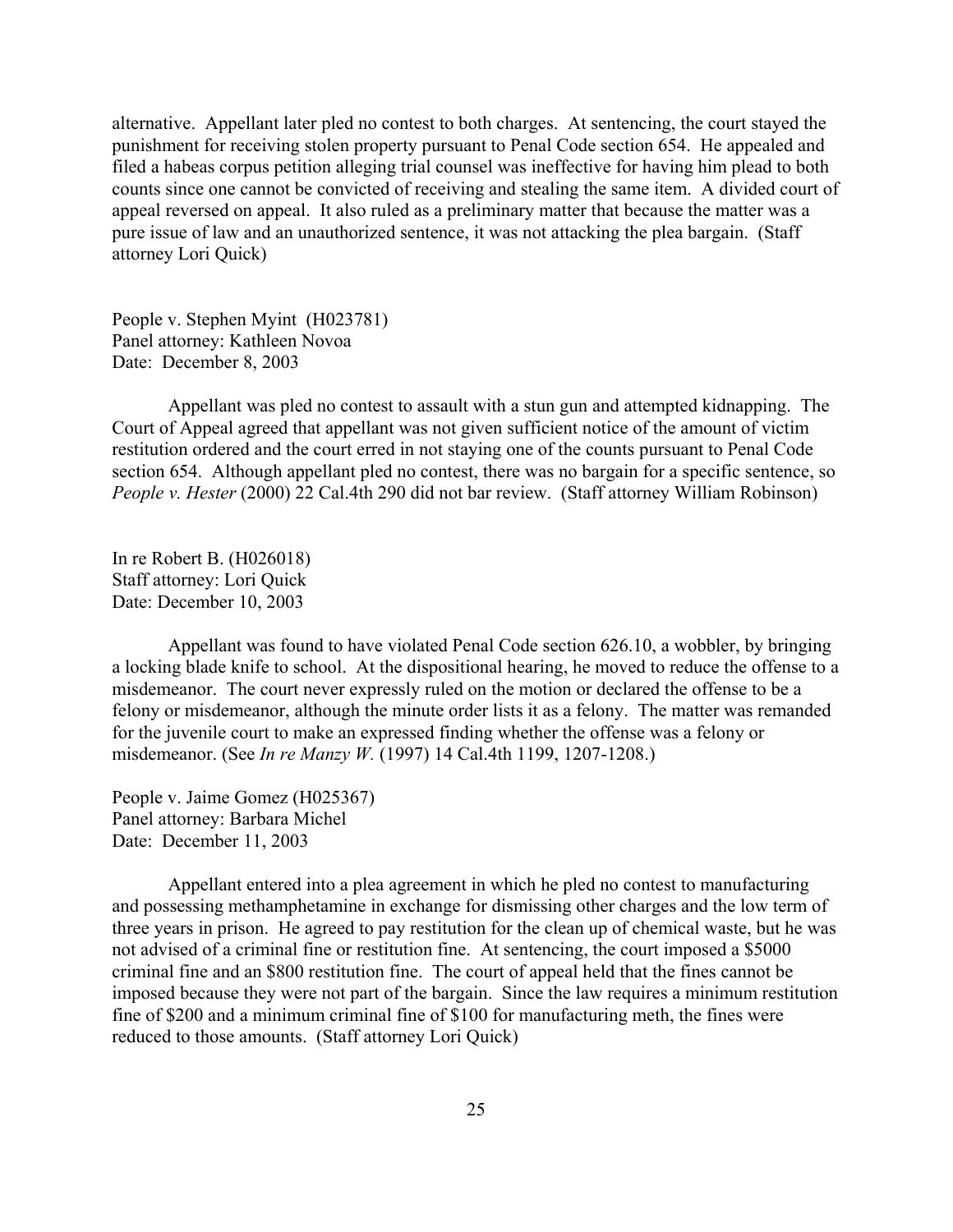<span id="page-25-0"></span>People v. Salvador Manqueros (H025100) Staff attorney: Jonathan Grossman Date: December 17, 2003

Appellant entered into a plea bargain where he pled no contest to ten felony counts and admit he suffered two prior strike convictions with the agreement that he would receive one sentence of 25 years to life. When he pled, the court advised it could impose face a restitution fine of \$10,000; he was not advised that if the court failed to comply with the plea bargain, he could withdraw his plea. At sentencing, the court imposed the agreed sentence and a \$10,000 restitution fine without objection. The court of appeal reduced the restitution fine to the statutory minimum of \$200 because the fine was not part of the plea bargain.

People v. Aras-Maldonado (H025522) Panel attorney: Karen Kelly Date: December 17, 2003

Last year, the court reversed the order that appellant undergo a test for HIV because the court failed to hold a hearing on the matter upon defendant's request. On remand, the superior court again ordered an HIV test. The court of appeal reversed, finding insufficient evidence of a transferring bodily fluids. (Staff attorney Lori Quick)

## **DEPENDENCY CASES**

In re Desired D. (H024772) Panel attorney: Mario de Solenni Date: February 3, 2003

Appellant appealed from the termination of parental rights and contended CPS failed to provide proper notice as required by the Indian Child Welfare Act. CPS conceded. The Court of Appeal reversed. (Staff attorney Vicki Firstman)

In re Jessica H. (H024837) Panel Attorney: Erlinda Castro Date: March 3, 2003

Appellant had her parental rights terminated. On appeal, she contended that CPS did not comply with the notice requirement of the Indian Child Welfare Act. The social worker reported that the minor may have Indian ancestry but could not find the tribe listed as a federally recognized tribe, so notice was required. In fact, notice to the Bureau of Indian Affairs was required. This is because some tribes, such as the Iroquois, are not listed under Iroquois but under their band names. DFCS conceded error, and the Court of Appeal reversed. (Staff attorney Jonathan Grossman)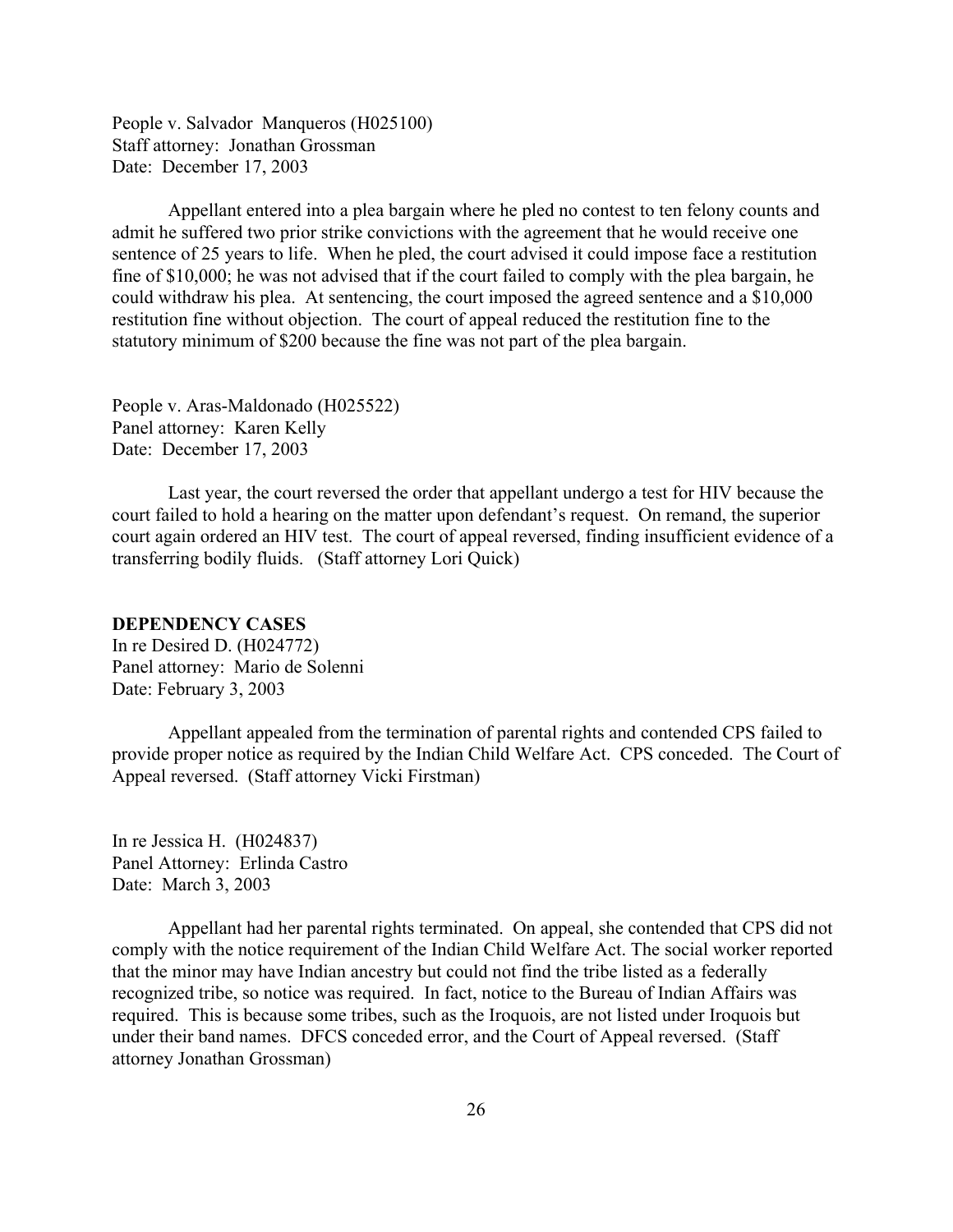In re David G. (H024760) Panel attorney: Michael Kluk Date: March 3, 2003

The juvenile court ordered at the dispositional hearing and the six month review hearing that the mother shall have visitation, but the children shall not be forced to visit. Indeed, some children chose not to visit. A habeas petition was filed in the Court of Appeal contending counsel was ineffective for not objecting to an order permitting the children to veto visitation and to the juvenile court's finding there were reasonable services. The Court of Appeal issued an order to show cause. (Staff attorney Jonathan Grossman)

In re J.I. (H014059) Panel attorney: Carol Koenig Date: May 19, 2003

The court terminated appellant's parental rights of her three children. After the permanent plan hearing, one of the children were removed from the prospective adoptive family and no longer appeared adoptable. Based on the new evidence, the Court of Appeal reversed as to the one child in a published opinion. It remanded the matter for a new permanent plan hearing. (Staff attorney Vicki Firstman)

In re Steven G. (H024580) Panel attorney: Carolyn Todd Date: June 10, 2003

In a previous appeal, the Court of Appeal reversed for failure to comply with the Indian Child Welfare Act. CPS sent notice for the Indian tribe to the wrong address. While this appeal was pending, CPS sent new notices to the tribes and sought to have the Court of Appeal take judicial notice of the new efforts to notify the tribes. Appellant pointed out that the notices that were sent were defective for failing to include required information. The Court of Appeal reversed for the juvenile court to determine if ICWA has been complied with. (Staff attorney Jonathan Grossman)

In re Nicholas S. (H024913) Panel attorneys: Catherine Campbell (mother) Ann Jory (father) Date: June 27, 2003

The parents opposed CPS's recommendation to terminate parental rights. On June 4, 2002, both parents were present and asked for a contested hearing. The court scheduled a settlement conference for June 25 and the contested permanent plan hearing for July 18. It told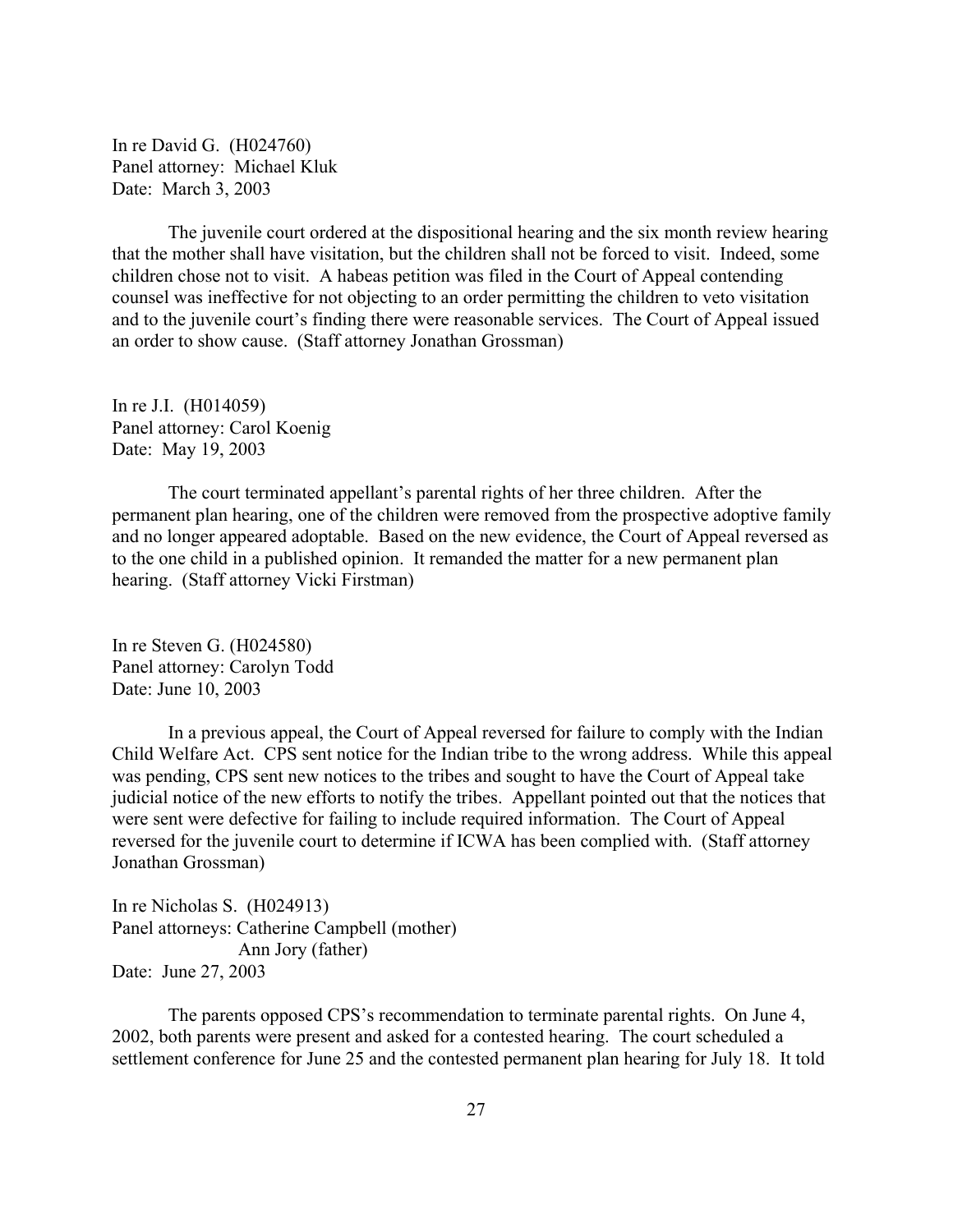<span id="page-27-0"></span>the parents to attend both dates and advised them that their parental rights could be terminated at the July 18 hearing. On June 25, both parents failed to appear. The court asked for an offer of proof. When a satisfactory offer of proof could not be made, the court terminated parental rights and vacated the July 18 hearing. The Court of Appeal did not find error in the court requiring an offer of proof. But it held the parents did not receive adequate notice that their parental rights could be terminated at the June 25 hearing, and this required reversal of the order freeing the minor for adoption. (Staff attorney Jonathan Grossman)

In re Amber B. (H024812) Panel attorney: Julie Ten Eyck Date: June 30, 2003

The court assumed jurisdiction, removed the child, and offered reunification services. It scheduled visitation but provided the minor "shall not be forced to visit" appellant. The Court of Appeal struck this order as impermissibly permitting the minor to veto visitation. (Staff attorney Jonathan Grossman)

In re N.P. (H025024) Panel attorneys: Maureen Keaney and Frank Free Date: July 30, 2003

The mother had three children removed during this dependency, the two younger ones were the children of the father in this appeal. Although the court rejected claims the children were not adoptable, it reversed the termination of parental rights as to the oldest child based on new information provided by minors' counsel that the child's placement failed and she appeared to no longer be adoptable. The court of appeal also reversed for the juvenile court to give proper notice pursuant to ICWA. (Staff attorney Jonathan Grossman)

## **HABEAS ORDERS TO SHOW CAUSE**

People v. Ronald Gezzi (H023875) Panel attorney: Jill M. Bojarski Date: January 3, 2003

Appellant was driving a white Jeep Cherokee when he was stopped by the police for matching the description of a person who robbed a 7-Eleven two weeks previously. The robber escaped in a white Jeep Cherokee. Witnesses identified appellant as the robber, but they were not certain. Appellant presented an alibi defense, claiming he was with his wife and she remembered the day because she had a doctor's appointment the next day. Appellant's attorney asked her what the appointment was for, but the prosecution objected that it was irrelevant.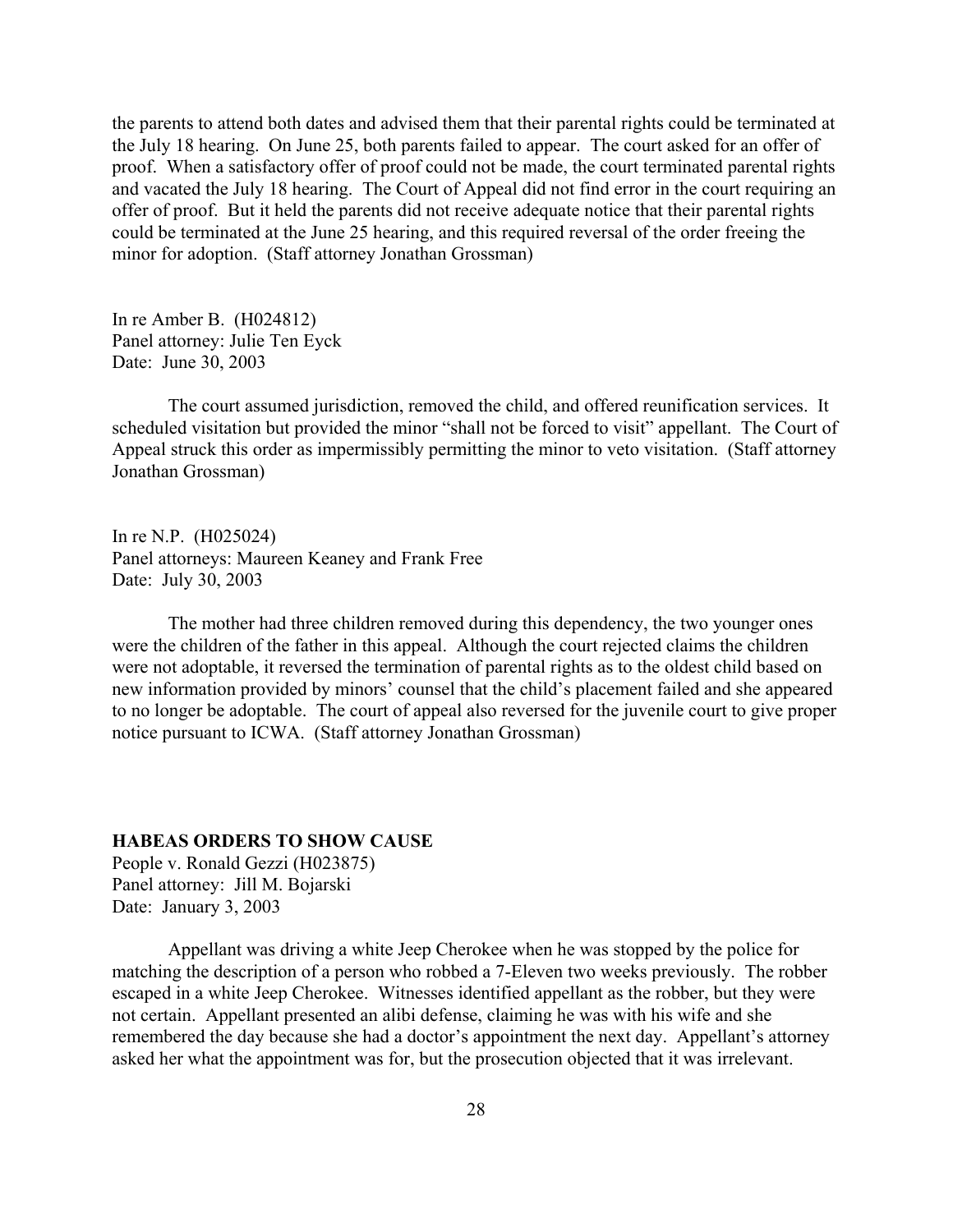Appellant's counsel said it was relevant but made no offer of proof. The court sustained the objection. As it turned out, the wife's appointment was to receive the results of tests which would indicate whether she had cancer and needed a hysterectomy. The gravity of the appointment was necessary to bolster her credibility as to why she would remember this day. This would have helped rebut the natural presumption by the jurors that her favorable testimony was because she was biased for her husband. Additionally, counsel failed to present medical records which would have corroborated her recollection of events, failed to get a hold of a witness who could have corroborated part of the alibi, failed to present evidence of appellant's income which would have demonstrated a lack of motive to commit the robbery, and failed to present an expert witness who would have established that white Jeep Cherokees were very common. The Court of Appeal issued an order to show cause on the claim that trial counsel was ineffective. (Staff attorney Jonathan Grossman)

People v. Bernie Demetrio Becerra (H025220) Panel attorney: John Schuck Date: March 27, 2003

Appellant was charged with 13 felonies and some conduct enhancements. It was also alleged he had three prior strike convictions. As charged, he could have been sentenced to serve 150 years to life. Upon the urging of trial counsel, appellant pled no contest to eight of the charges; the prosecution dismissed the other five because it believed there was insufficient evidence or because Penal Code section 654 prohibited imposing a sentence on the remaining charges. Appellant admitted he suffered three prior strike convictions. At the sentencing hearing, the prosecution stated that two of the three priors did not qualify as strikes. They were convictions for assault with a deadly weapon, but appellant did not personally use a weapon. The two strikes were dismissed and appellant was sentenced to 28 years 4 months. Trial counsel did not move to withdraw the plea. In a declaration attached to appellant's habeas petition, trial counsel stated he did not know that they did not qualify as strikes, and had he known he would not have recommended appellant enter the plea. The court of appeal issued an order to show cause. (Staff attorney Williams Robinson)

People v. Sunny Nguyen (H019770) Panel attorney: Lori Klein Date: May 8, 2003

A jury found appellant guilty of three counts of murder with special circumstances. One of the strongest pieces of evidence against appellant was his confession. Appellant, who speaks Vietnamese, insisted he asked for an attorney before questioning began. The transcript of the audiotaped interrogation has several entries labeled "(inaudible)." Appellate arranged for a Vietnamese interpreter to hear the tape. According to the interpreter, in one of the passages which was purportedly inaudible, appellant said the word "lawyer" in English and asked for an attorney, though the rest of the sentence was in Vietnamese. A petition for writ of habeas corpus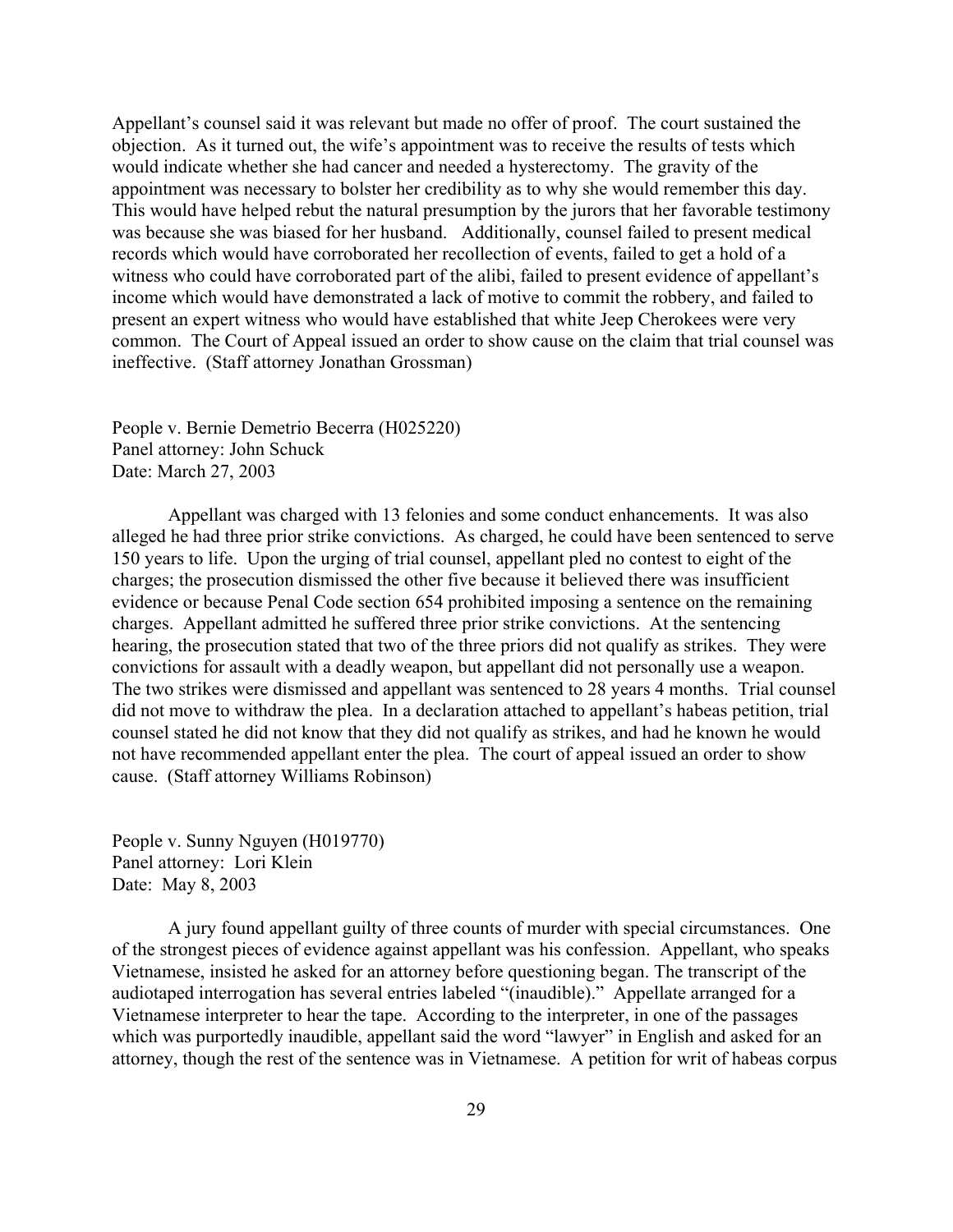was filed. The Court of Appeal had issued an order to show cause. After an evidentiary hearing in the superior court, the referee found that Mr. Nguyen asked for a lawyer. The Court of Appeal adopted the finding. It also held that Mr. Nguyen's previous statement to the police was inadmissible because it was a custodial interrogation without advising him of his rights under *Miranda*. The conviction was reversed. (Staff attorney Lori Quick)

In re Minh Phan (H025407) Attorney: Jill Lansing Date: July 22, 2003

Defendant was convicted of felony assault with a great bodily injury enhancement. The victim was driving his van down a congested thoroughfare when he changed lanes. He was next to a car driven by the defendant who had a passenger. They were yelling something at the victim which he did not hear. A bottle was thrown at the victim's van. In response, the victim cut in front of defendant's car and parked on the median of the road. Defendant stopped behind the victim. A fight started which the victim lost. The court of appeal issued an order to show cause based on a claim of ineffective assistance of counsel. Trial counsel failed to present a witness which would have contradicted statements made by a prosecution witness. Trial counsel a; sp failed to introduce medical records which would have shown the victim did not suffer great bodily injury. (Staff attorney Lori Quick)

In re Ephrahim Sadeghy Staff attorney: Dallas Sacher Date: August 21, 2003

The superior court ordered relief on a petition for writ of habeas corpus after petitioner was denied parole. Petitioner was convicted of murder. He had no previous record, a classification score of zero, no disciplinary actions against him, and a good work history in prison. Two evaluator concluded he would pose no greater risk to public safety than the average person. He had a home and support to rely on if released on parole. Parole was denied simply because of the nature of the crime. The court found this reason alone was insufficient.

In re Dave Bautista (H026395) Panel attorney: Meredith Fahn Date: October 7, 2003

Bautista was charged with possessing for sale marijuana (Health & Saf. Code,  $\S$  11359.) He pled guilty in exchange to a 16 months prison sentence. He later learned the conviction was considered by the Immigration Service to be an aggravated felony. Had he pled guilty to transporting or selling marijuana (Health & Saf. Code, § 11360), this would not have been considered to be an aggravated felony. Trial counsel never considered negotiating for a more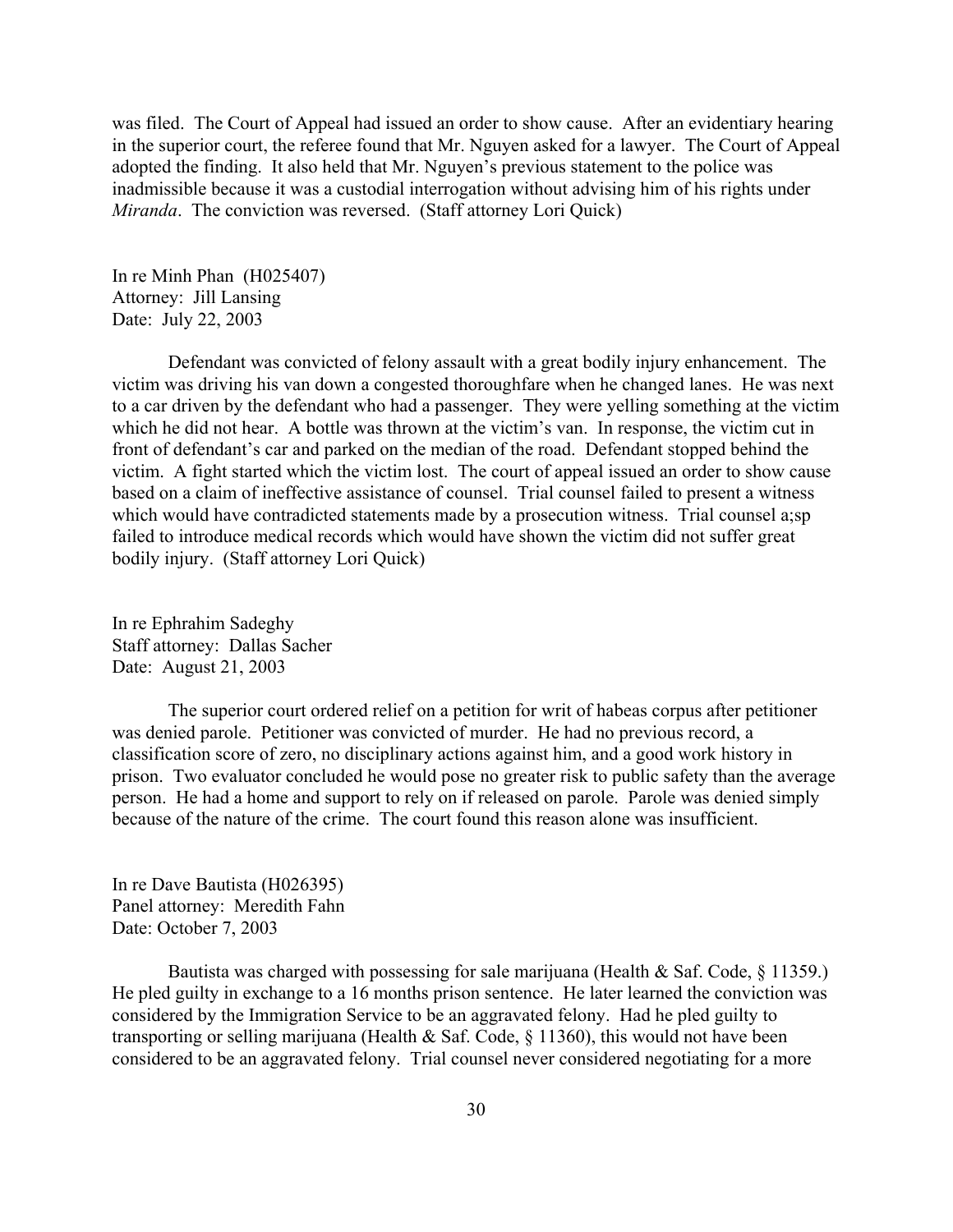<span id="page-30-0"></span>serious charge in exchange to more favorable immigration consequences. The court of appeal issued an order to show cause returnable to the court of appeal. (Staff attorney Vicki Firstman)

In re Natalie Lozano (H025798) Staff attorney: Dallas Sacher Date: November 6, 2003

Lozano pled no contest to grand theft and petty theft with a prior conviction, based on the same incident. Lozano contended that trial counsel failed to advise him that he could not be convicted of petty theft and grand theft for the same item, and had he known this, he would not have pled to the petty theft. Trial counsel conceded he did not tell her she should not be convicted of both theft counts, but he did say she should not be punished for both. The court of appeal issued an order to show cause.

#### **OTHER**

People v, Melvin Dale (H024067) Attorney: Seth Flagsberg Date: January 21, 2003

Defendant had a court trial on the prior conviction. The court found insufficient evidence that his prior conviction for violating Penal Code section 245 was a strike. The prosecution appealed. The Court of Appeal dismissed, stating the order is not appealable under Penal Code section 1238. The opinion was published, but upon a petition for review, the Supreme Court ordered a grant and hold. (Santa Clara Public Defender's Office)

Roman Vara v. the People (H024928 et al.) Panel attorney: Gerald Clausen Date: October 28, 2003

A jury convicted Roman Vara of two counts of aggravated assault against a minor which was witnessed by a second minor. While the appeal was appending, appellate counsel sought to discover in the juvenile court whether there were any material information in the juvenile files of the minors which would have been relevant at trial. The People opposed the motion. The juvenile court denied the motion to disclose information from the juvenile files, ruling that they were not adjudicated for committing a crime under Welfare and Institutions Code section 707, and the court does not grant discovery motions unless there is an adjudication for a section 707 offense. Vara appealed. In the meantime, the court of appeal reversed the conviction on the first appeal, though he could be retried. In the appeal from the discovery motion, county counsel purported to represent the juvenile court and substituted in for the Attorney General's Office. The court of appeal held: (1) The juvenile court was not a party and could not be represented on appeal and county counsel did not properly substitute in as it did not comply with the rules of court for substitution of a party. Further, the brief submitted by county counsel should not be